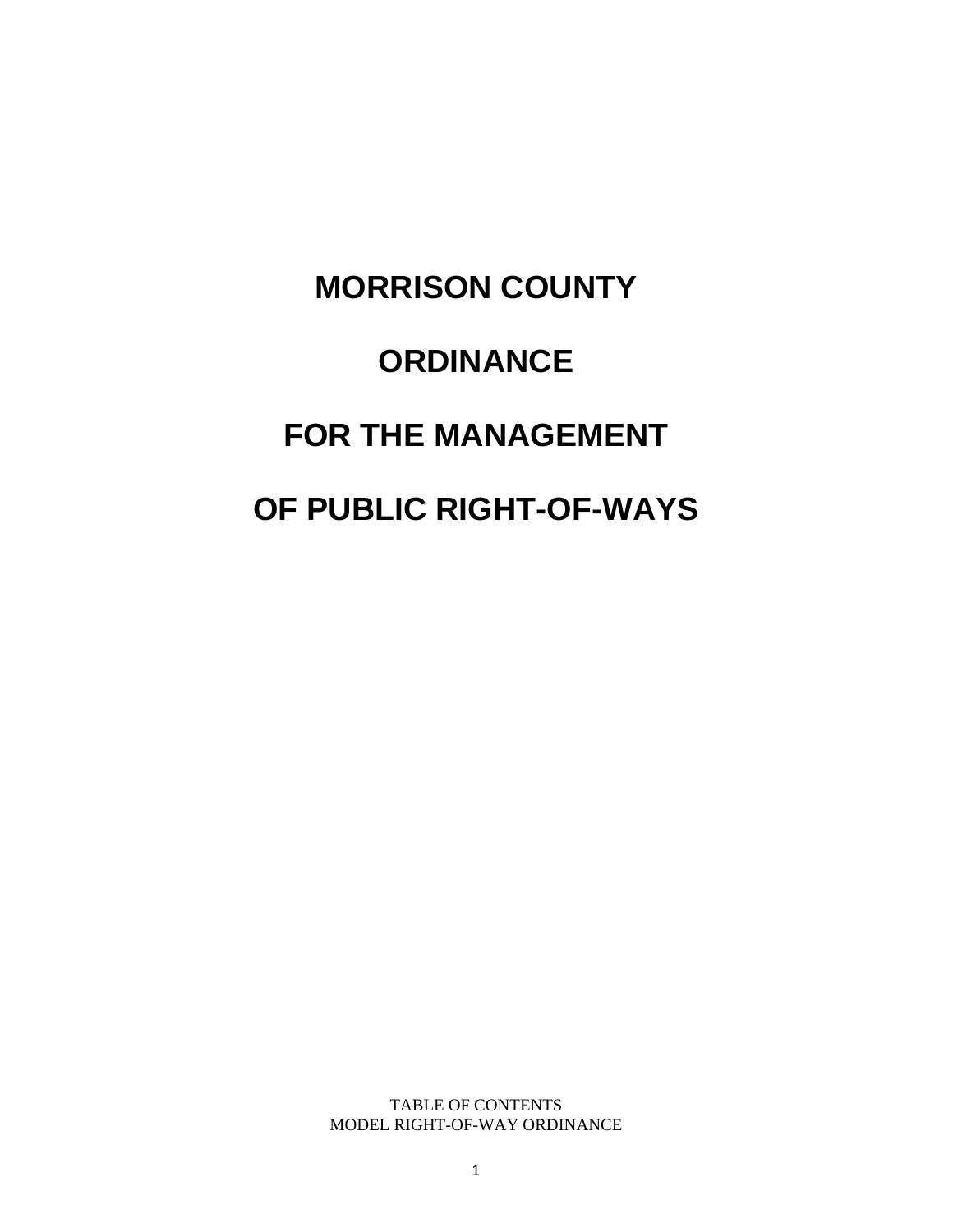#### FOR THE MANAGEMENT OF THE PUBLIC RIGHT-OF-WAY FOR COUNTIES

| <b>SECTION</b>                                         | <b>PAGE</b>    |
|--------------------------------------------------------|----------------|
| Sec. 1.0 1. Findings, Purpose, and Intent              | $\overline{c}$ |
| Sec. 1.02. Election to Manage the Public Right-of-Way  | $\overline{2}$ |
| Sec. 1.03. Definitions                                 | 3              |
| Sec. 1.04. Administration                              | $\overline{7}$ |
| Sec. 1.05. Blank                                       | $\tau$         |
| Sec. 1.06. Registration and Right-of-Way Occupancy     | 7              |
| Sec. 1.07. Registration Information                    | $\overline{7}$ |
| Sec. 1.08. Reporting Obligations                       | 8              |
| Sec. 1.09. Permit Requirement                          | 9              |
| Sec. 1.10. Permit Applications                         | 9              |
| Sec. 1.11. Issuance of Pen-nit; Conditions             | 10             |
| Sec. 1.12. Permit Fees                                 | 10             |
| Sec. 1.13. Right-of-Way Patching and Restoration       | 11             |
| Sec. 1.14 Joint Applications                           | 12             |
| Sec. 1.15. Supplementary Applications                  | 12             |
| Sec. 1.16. Other Obligations                           | 13             |
| Sec. 1.17. Denial of Permit                            | 13             |
| Sec. 1.18. Installation Requirements                   | 13             |
| Sec. 1.19. Inspection                                  | 14             |
| Sec. 1.20. Work done Without a Permit                  | 14             |
| Sec. 1.21. Supplementary Notification                  | 14             |
| Sec. 1.22. Revocation of Pen-nits                      | 15             |
| Sec. 1.23. Mapping Data                                | 16             |
| Sec. 1.24. Location and Relocation of Facilities       | 17             |
| Sec. 1.25. Pre-excavation Facilities Location          | 18             |
| See. 1.26. Damage to Other Facilities                  | 19             |
| Sec. 1.27. Right-of-Way Vacation                       | 19             |
| Sec. 1.28. Indemnification and Liability               | 19             |
| Sec. 1.29. Abandoned and Unusable Facilities           | 19             |
| Sec. 1.30. Appeal                                      | 19             |
| See. 1.31. Reservation of Regulatory and Police Powers | 20             |
| Sec. 1.32. Severability                                | 20             |
| Sec. 1.33. Penalty for Violation                       | 20             |
| Sample Application for Right-of-Way Pern-iits          | 21             |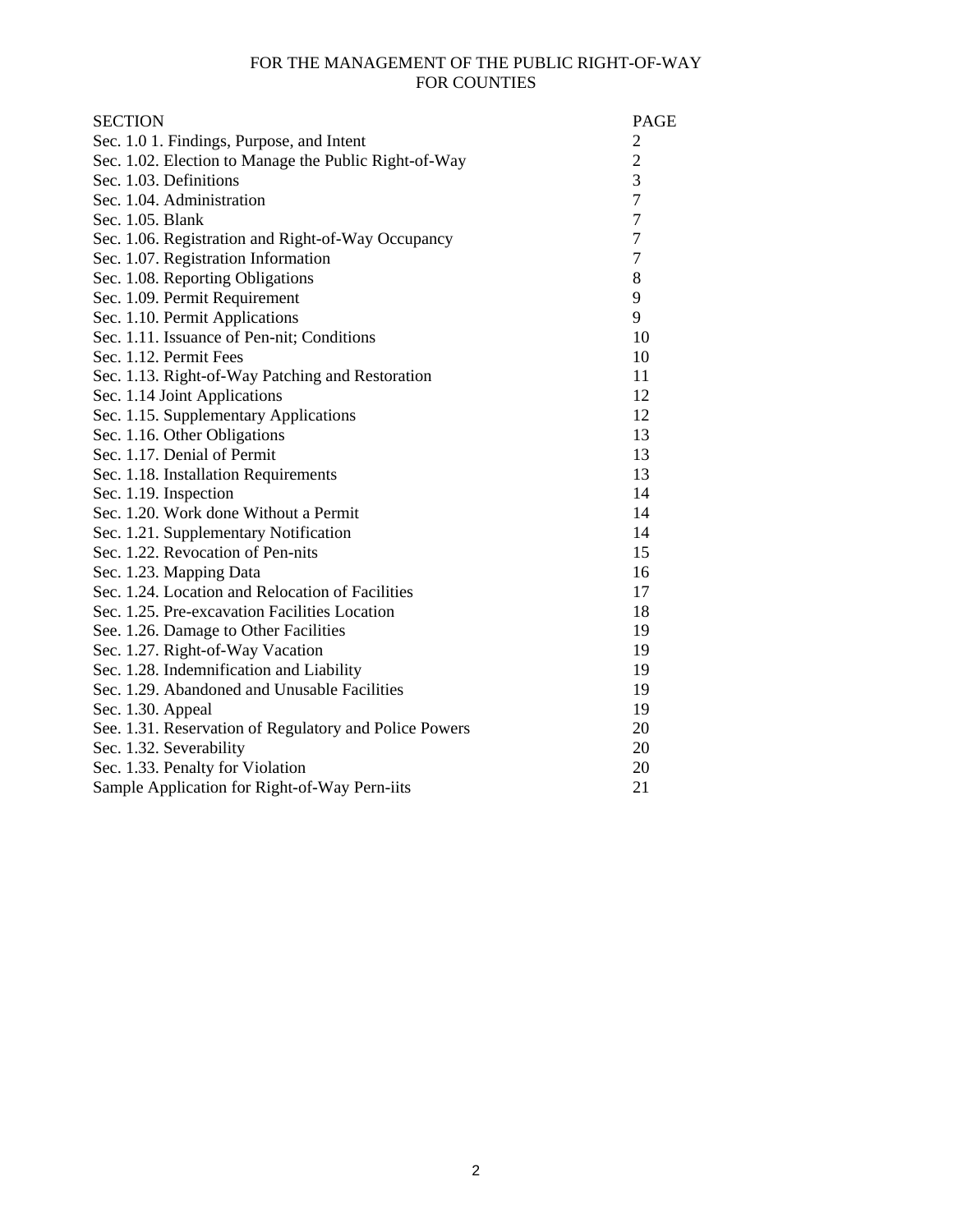# RIGHT-OF-WAY ORDINANCE FOR THE MANAGEMENT OF THE PUBLIC RIGHT-OF-WAY OF ROADS UNDER MORRISON COUNTY'S JURISDICTION

An Ordinance to administer and regulate the public right-of-way in the public interest, and to provide for the issuance and regulation of Right-of-Way Permits.

THE MORRISON COUNTY BOARD OF COMMISSIONERS ORDAIN:

# Right-of-Way Management

#### **Sec. 1.01. Findings, Purpose, and Intent.**

To provide for health, safety and welfare of its citizens, and to ensure the integrity of its roads and streets and the appropriate use of the right-of-ways, the County strives to keep its right-of-way in a state of good repair and free from unnecessary encumbrances.

Accordingly, the County hereby enacts this Ordinance relating to right-of-way permits and administration. This Ordinance imposes regulation on the placement and maintenance of facilities and equipment currently within its right-of-way or to be placed therein at some future time. It is intended to complement the regulatory roles of state and federal agencies. Under this Ordinance, persons excavating and obstructing the right-of-way will bear financial responsibility for their work. Finally, this Ordinance provides for recovery of out-of-pocket and projected costs from persons using the public right-of-way.

This Ordinance shall be interpreted consistently with 1997 Session Laws, Chapter 123, substantially codified in Minnesota Statutes Sections 237.16, 237.162, 237.163, 237.79, 237.8 1, and 23 8.086 (the "Act") and the other laws governing applicable rights of the County and users of the right-of-way. This Ordinance shall also be interpreted consistent with Minnesota Rules 7819.0050 - 7819.9950 where possible. To the extent any provision of this Ordinance cannot be interpreted consistently with the Minnesota Rules, that interpretation most consistent with the Act and other applicable statutory and case law is intended. This Ordinance shall not be interpreted to limit the regulatory and police powers of the County to adopt and enforce general ordinances necessary to protect the health, safety, and welfare of the public.

#### **Sec. 1.02. Election to Manage the Public Right-of-Way**

Pursuant to the authority granted to the County under state and federal statutory, administrative and common law, the County hereby elects pursuant Minn. Stat. 237.163 subd.2(b), to manage right-of-way under its jurisdiction.

"Manage the Right-of-way" means the authority of the County to do any or all of the following: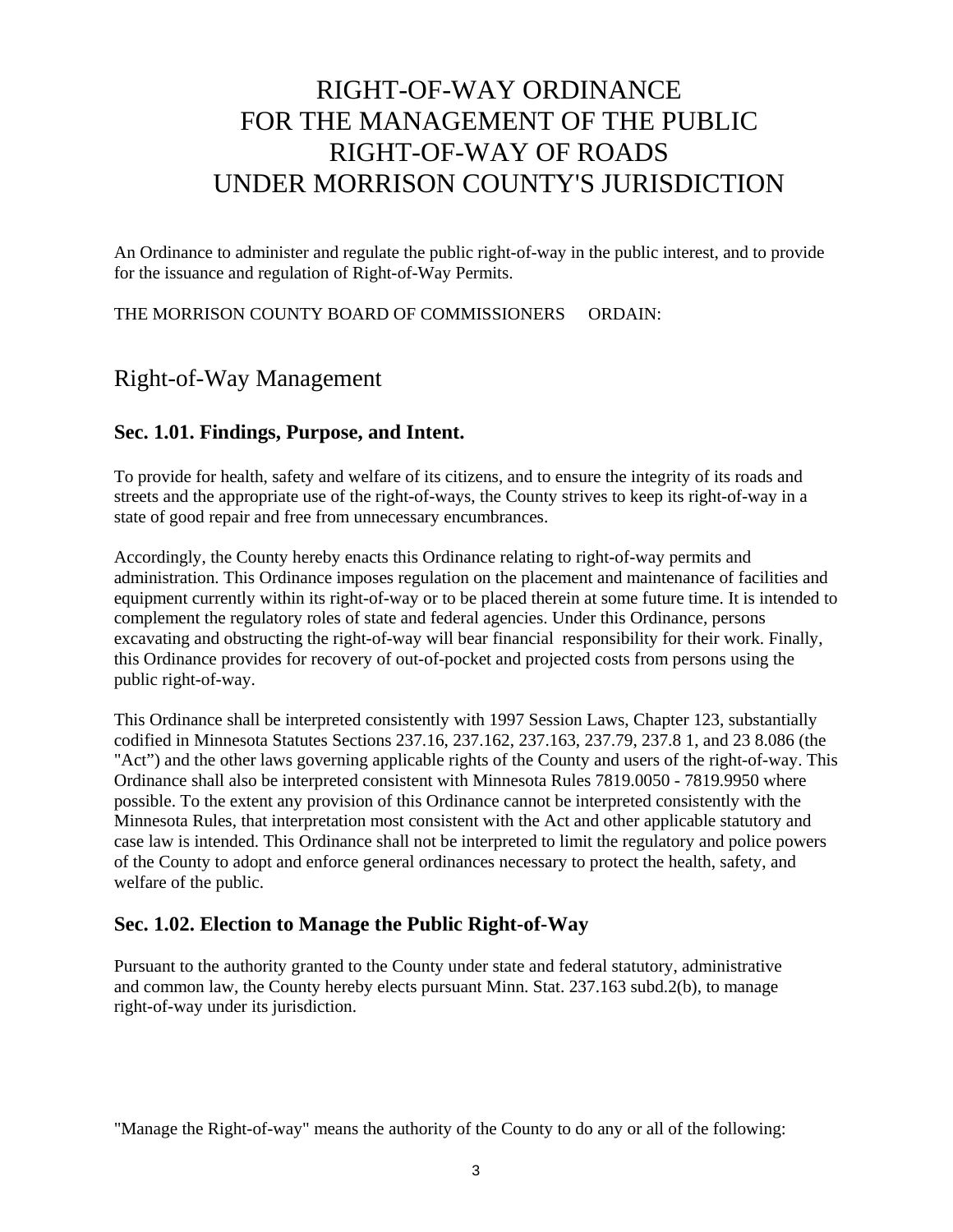- 1 . require registration
- 2. require construction performance bonds and insurance coverage
- 3. establish installation and construction standards;
- 4. establish and define location and relocation requirements for equipment and facilities;
- 5. establish coordination and timing requirements;
- 6. require right-of-way users to submit henceforth required by the County project data reasonably necessary to allow the County to develop a right of way mapping system including GIS system information
- 7. require right-of-way users to submit, upon request of the County, existing data on the location of user's facilities occupying the public right of way within the County. The data may be submitted in the form maintained by the user in a reasonable time after receipt of the request based on the amount of data requested;
- 8. establish right-of-way permitting requirements for excavation and obstruction;
- 9. establish removal requirements for abandoned equipment or facilities, if required in conjunction with other right-of-way repair, excavation or construction; and
- 10. impose reasonable penalties for unreasonable delays in construction.

#### **See. 1.03. Definitions.**

The following definitions apply in this Ordinance: References hereafter to "sections" are, unless otherwise specified, references to sections in this Ordinance. Defined terms remain defined terms whether or not capitalized.

"Abandoned Facility" means a facility no longer in service or physically disconnected from a portion of the operating facility, or from any other facility, that is in use or still carries service. A facility is not abandoned unless declared so by the right-of-way user.

"Applicant" means any Person requesting permission to excavate or obstruct a right-of-way.

"Commission" means the State Public Utilities Commission.

"Congested right-of-way" means a crowded condition in the subsurface of the public right-of-way that occurs when the maximum lateral spacing between existing underground facilities does not allow for construction of new underground facilities without using hand digging to expose the existing lateral facilities in conformance with Minnesota Statutes, section 216D.04, subd. 3, over a continuous length in excess of 500 feet.

"Construction Performance Bond" means any of the following forms of security provided at Permittee's option: A. Individual project bond; B. Cash deposit; C. Security of a form listed or approved under Minn. Stat. See 15.73,sub3; D. Letter of Credit, in form acceptable to the County; E. Self-insurance in form acceptable to the County; F. Blanket bond for projects within the county or construction bond for a specified time and in a form acceptable to the County.

"County" means the County of Morrison, Minnesota. For purposes of section 1.28 Indemnification and Liability, County means its elected and appointed officials, officers, employees and agents.

"Degradation" means a decrease in the useful life of the right-of-way caused by excavation in or disturbance of the right-of-way, resulting in the need to reconstruct such right-of-way earlier than would be required if the excavation did not occur.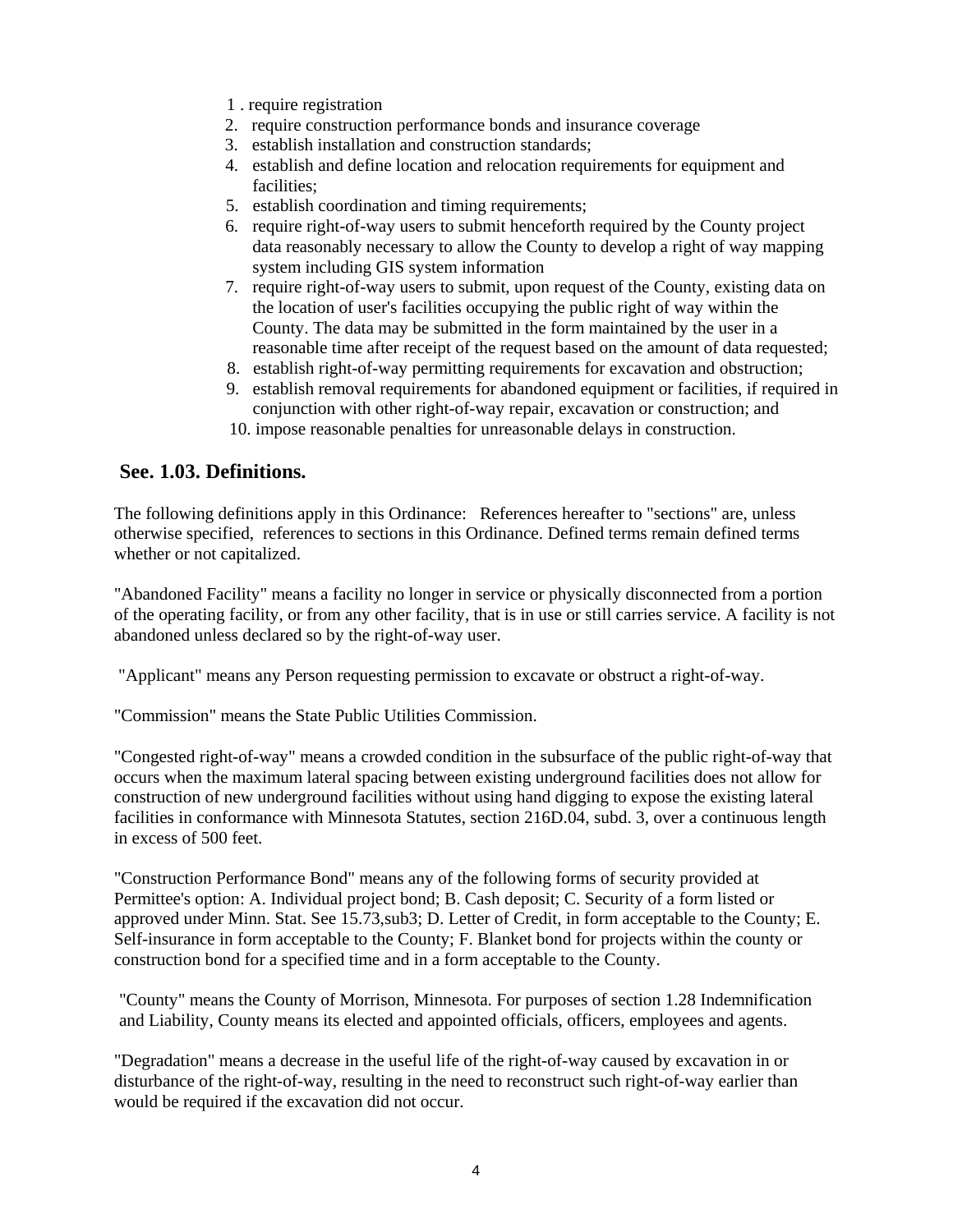"Degradation Cost" subject to Minnesota Rules 7819.1100 means the cost to achieve a level of restoration as determined by the County at the time the permit is issued, not to exceed the maximum restoration shown in Plates 1 to 13, set forth in Minnesota Rules parts 7819.9900 to 7819.9950.

"Degradation Fee" means the estimated fee established at the time of permitting by the County to recover costs associated with the decrease in the useful life of the right-of-way caused by the excavation, and which equals the degradation costs.

"Delay Penalty" is the penalty imposed as a result of unreasonable delays in right-of-way excavation, obstruction, patching, or restoration as established by permit.

"Department" means the Department of Public Works or the Highway Department of the County.

"Department Inspector" means any person authorized by the director to carry out inspections related to the provisions of this Ordinance.

"Director" means the County Highway Engineer of the County, or her or his designee.

"Emergency" means a condition that (1) poses danger to life or health, or of a significant loss of property; or (2) requires immediate repair or replacement of facilities in order to restore service to a customer.

"Equipment" means any tangible asset used to install, repair, or maintain facilities in any right-of-way.

"Excavate" means to dig into or in any way remove or physically disturb or penetrate any part of a public right-of-way.

"Excavation Permit" means the permit which, pursuant to this Ordinance, must be obtained before a person may excavate in a right-of-way. An Excavation Permit allows the holder to excavate that part of the right-of-way described in such permit.

"Excavation Permit Fee" means money paid to the County by an applicant to cover the costs as provided in Section 1. 12.

"Facility or Facilities" means any tangible asset in the right-of-way required to provide utility service.

"Five-year project plan" shows projects the County intends to construct within the next five years.

"High Density Corridor" means a designated portion of the public right-of-way within which telecommunications right-of-way users having multiple and competing facilities may be required to build and install facilities in a common conduit system or other common structure.

"Hole" means an excavation in the pavement, with the excavation having a length less than the width of the pavement.

"Local Representative" means a local person or persons, or designee of such person or persons, authorized by a Registrant to accept legal notice or service and to accept communications and to make decisions for that Registrant regarding all matters within the scope of this Ordinance.

"Management Costs" means the actual costs the County incurs in managing its public Rights-of-Way, including such costs, if incurred, as those associated with registering applicants; issuing, processing, and verifying Right-of-Way Permit applications; inspecting job sites and restoration projects; maintaining, supporting, protecting, or moving user equipment and facilities during public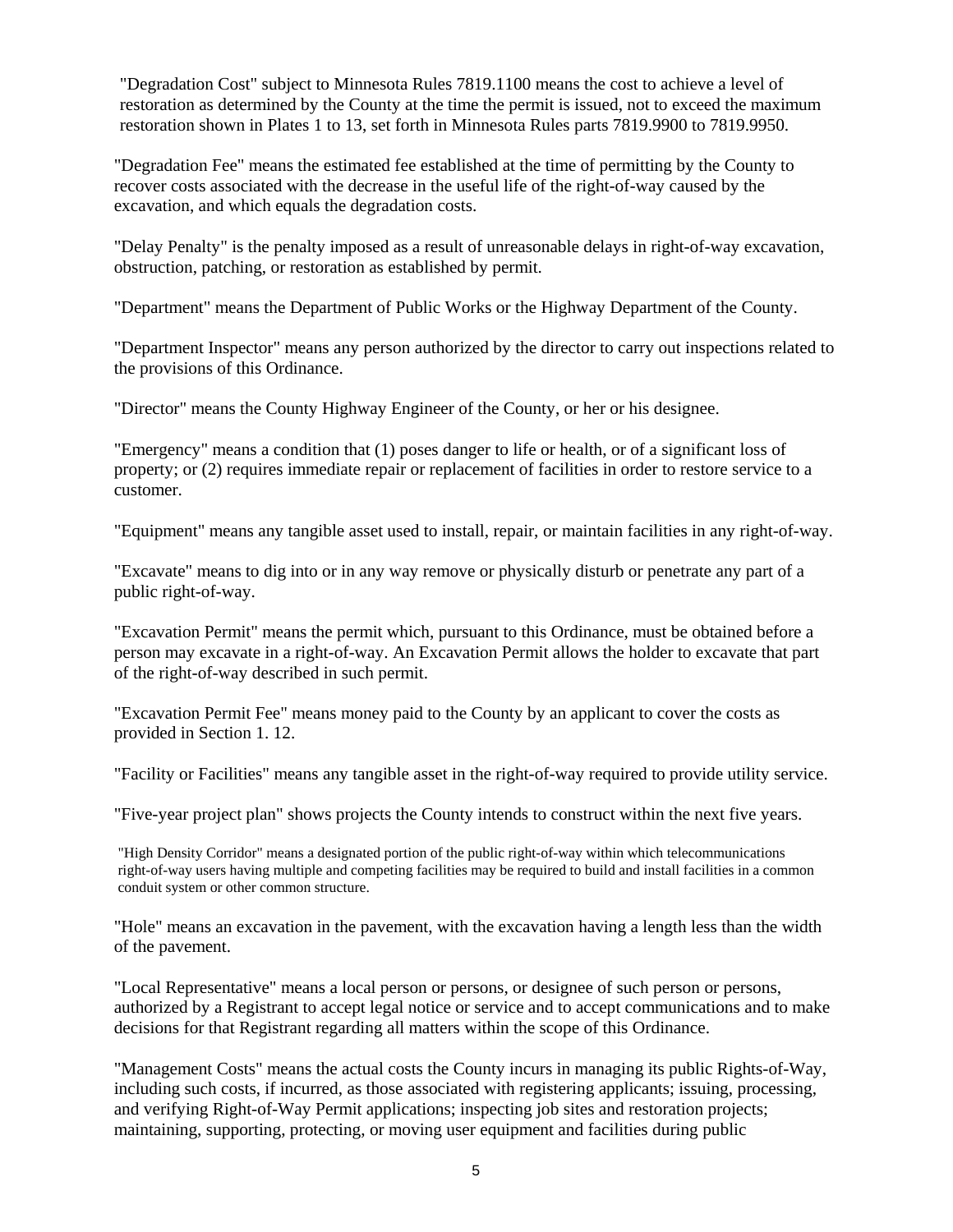right-of-way work; determining the adequacy of right-of-way restoration; restoring work inadequately performed after providing notice and the opportunity to correct the work; and revoking Right-of-Way Permits. Management costs do not include payment by a telecommunications right-of-way user for the use of the right-of-way, the fees and cost of litigation relating to the interpretation of Minnesota Session Laws 1997, Chapter 123; Minnesota Statutes Sections 237.162 or 237.163 or any ordinance enacted under those sections, or the County fees and costs related to appeals taken pursuant to Section 1.30 of this Ordinance.

"Obstruct" means to place any tangible object in a public right-of-way so as to hinder free and open passage over that or any part of the right-of-way.

"Obstruction Permit" means the permit which, pursuant to this Ordinance, must be obtained before a person may obstruct any part of a right-of-way, allowing the holder to hinder free and open passage over the specified portion of that right-of-way by placing any tangible object therein for the duration specified.

"Obstruction Permit Fee" means money paid to the County by a Permittee to cover the costs as provided in Section 1. 12 and required to obtain the permit.

"Patch or Patching" means a method of pavement replacement that is temporary in nature. A patch consists of (1) the compaction of the subbase and aggregate base, and (2) the replacement, in kind, of the existing pavement for a minimum of two feet beyond the edges of the excavation in all directions. A patch is considered full restoration only when the pavement is included in the County's five-year project plan.

"Pavement' means any type of improved surface that is within the public right-of-way and that is paved or otherwise constructed with bituminous, concrete, aggregate, or gravel.

"Permit" has the meaning given "right-of-way permit" in Minnesota Statutes, section 237.162.

"Permittee" means any person to whom a pemit to excavate or obstruct a right-of-way has been granted by the County under this Ordinance.

"Person" means an individual or entity subject to the laws and rules of this state, however organized, whether public or private, whether domestic of foreign, whether for profit or nonprofit, and whether natural, corporate, or political.

"Probation" means the status of a person that has not complied with the conditions of this Ordinance. "Probationary Period" means one year from the date that a person has been notified in writing that they have been put on probation.

"Public Right-of-Way" means the area on, below, or above a public roadway, highway, street, cartway,bicycle lane and public sidewalk in which the County has an interest, including other dedicated rights-of-way for travel purposes and utility easements of the County. A public right-of-way does not include the airwaves above a right-of-way with regard to cellular or other non-wire telecommunications or broadcast service. The lands described by an easement, deed, dedication, title, law or occupation of a road, highway, street, cartway, bicycle lane, or sidewalk are included as right-of-way.

"Registrant" means any person who (1) has or seeks to have its equipment or facilities located in any right-of-way, or (2) in any way occupies or uses, or seeks to occupy or use, the right-of-way or place its facilities or equipment in the right-of-way.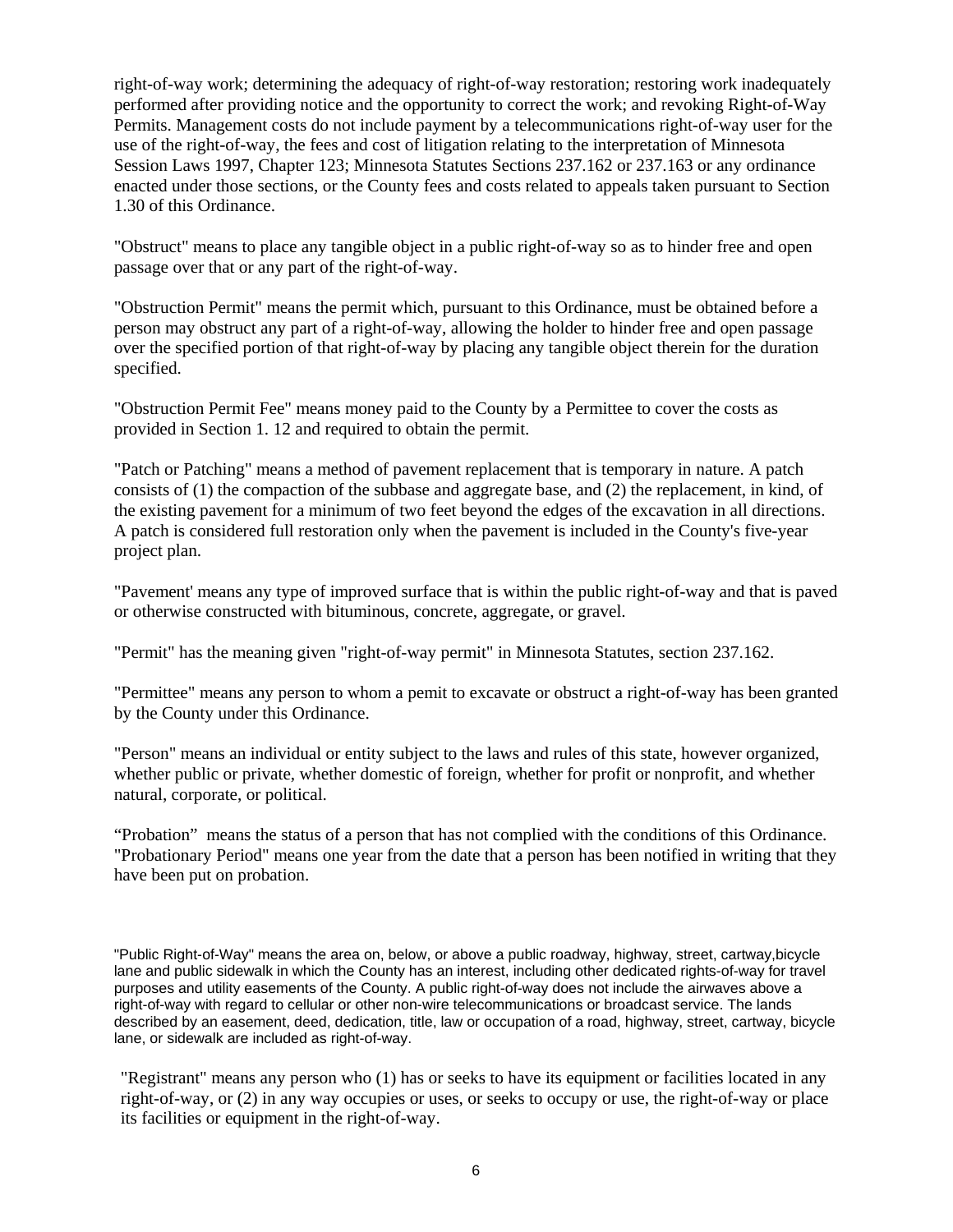"Restoration Cost" means the amount of money paid to the County by a Permittee to achieve the level of restoration according to plates 1 to 13 of the Minnesota Public Utilities Commission rules.

"Restore or Restoration" means the process by which an excavated public right-of-way and surrounding area including pavement foundation is returned to the same condition (and life expectancy) that existed before excavation.

"Right-of-way Permit" means either the Excavation Permit or the Obstruction Permit or both, depending on the context, required by this Ordinance.

"Right-of-way User" means (1) a telecommunications right-of-way user as defined by Minnesota Statutes, section 237.162, Subd. 4; or (2) a person owning or controlling a facility in the right-of-way that is used or intended to be used for providing utility service, and who has a right under law, franchise, or ordinance to use the public right-of-way.

"Service" or "Utility Service " includes (1) those services provided by a public utility as defined in Minn. Stat. 216B.02, subds. 4 and 6; (2) services of a telecommunications right-of-way user, including transporting of voice or data information; (3) services of a cable communications system as defined in Minn. Stat. Chapter. 238; (4) natural gas or electric energy or telecommunications services provided by the city; (5) services provided by a cooperative electric association organized under Minn. Stat., Chapter 308A; and (6) water, sewer, steam, cooling or heating services.

"Supplementary Application" means an application made to excavate or obstruct more of the right-of-way than allowed in, or to extend, a permit that had already been issued.

"Telecommunication Rights-of-Way User" means a person owning or controlling a facility in the right-of-way, or seeking to own or control a facility in the right-of-way, that is used or is intended to be used for transporting telecommunication or other voice or data information. For purposes of this Ordinance, a cable communication system defined and regulated under Minn. Stat. Chap. 23 8, and telecommunication activities related to providing natural gas or electric energy services whether provided by a public utility as defined in Minn. Stat. Sec.216B.02, a municipality, a municipal gas or power agency organized under Minn. Stat. Chaps. 453 and 453A, or a cooperative electric association organized under Minn. Stat. Chap. 308A, are not Telecommunications right-of-way users for purposes of this Ordinance.

"Temporary Surface" means the compaction of subbase and aggregate base and replacement, in kind, of existing pavement only to the edges of the excavation. It is temporary in nature except when the replacement is of pavement included in the county's two-year project plan, in which case it is considered full restoration.

"Trench" means an excavation in the pavement, with the excavation having a length equal to or greater than the width of the pavement.

"Two Year Project Plan" shows projects adopted by the County for construction within the next two years.

"Unusable or Unused Equipment and Facilities" means equipment and facilities in the right-of-way which have remained unused for one year or for facilities that are not registered or located by Gopher One Call; or for which the Registrant is unable to provide proof that it has either a plan to begin using it within the next twelve (12) months or a potential purchaser or user of the equipment or facilities.

#### **Sec. 1.04. Administration.**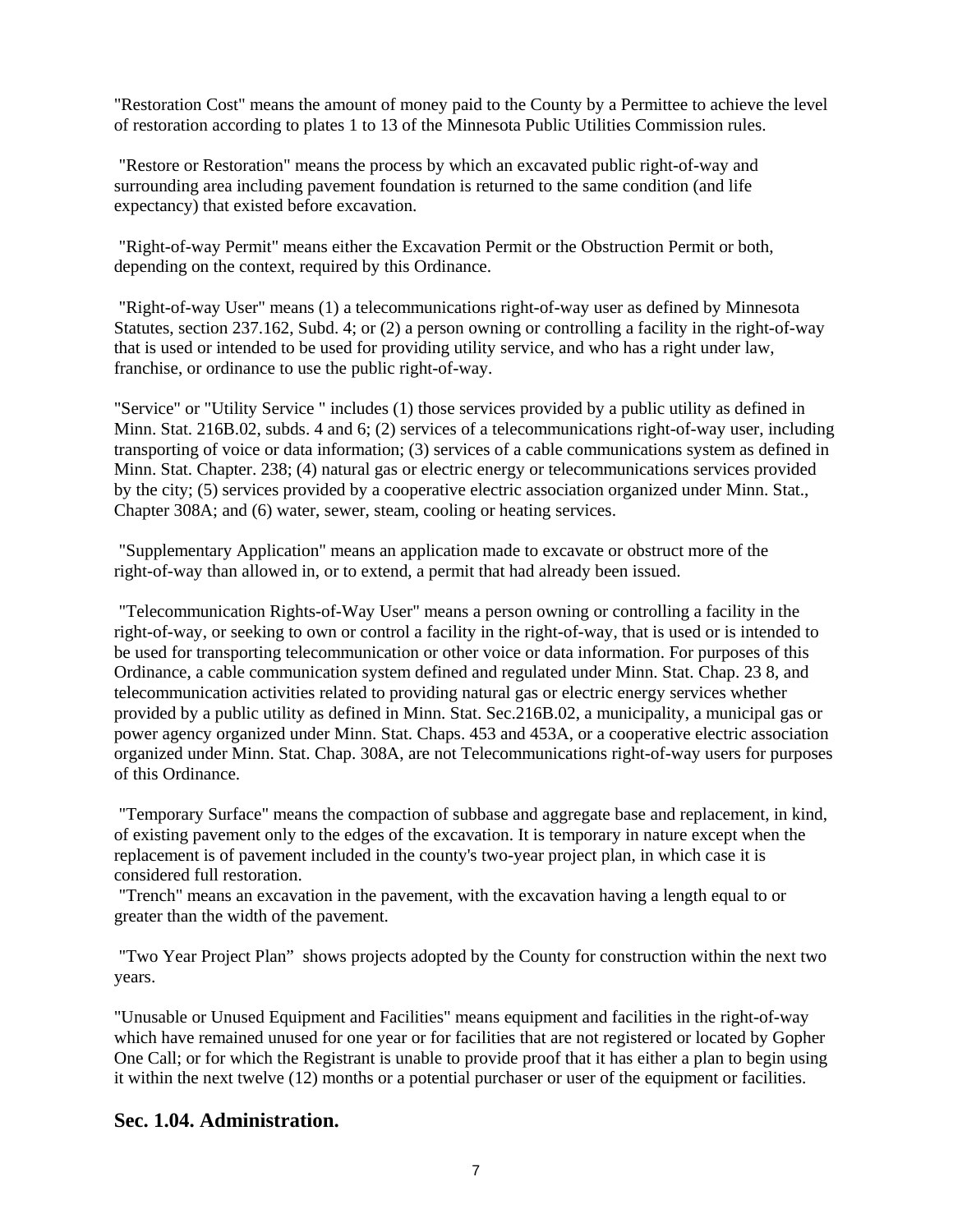The Director is the principal County official responsible for the administration of the rights-of-way, right-of-way Permits, and the ordinances related thereto. The Director may delegate any or all of the duties hereunder.

# **Sec. 1.05. Intentionally Left Blank**

## **Sec. 1.06. Registration and Right-of-Way Occupancy.**

*Subd. 1. Registration.* Each Person who occupies, uses, or seeks to occupy or use, the right-of-way or place any equipment or facilities in the right-of-way, including persons with installation and maintenance responsibilities by lease, sublease or assignment, must register with the County. Registration will consist of providing application information and paying a registration fee. Registration fees shall be set by the County Board and may be amended by them at a public meeting.

*Subd. 2. Registration Prior to Work.* No Person may construct, install, repair, remove, relocate**,** or perform any other work on, or use any facilities or any part thereof in any right-of-way without first being registered with the County.

*Subd. 3. Exceptions.* Nothing herein shall be construed to repeal or amend the provisions of a County ordinance permitting Persons to plant or maintain boulevard plantings or gardens in the area of the right-of-way between their property and the street curb. Persons planting or maintaining boulevard plantings or gardens shall not be deemed to use or occupy the right-of-way, and shall not be required to obtain any permits or satisfy any other requirements for planting or maintaining such boulevard plantings or gardens under this Ordinance.

Resident owned sewer and water service lines to a city main and resident owned drain tile lines shall not be required to register, unless requested by the County, but shall be required to obtain permits for excavation and obstruction.

However, nothing herein relieves a person from complying with the provisions of the Minn. Stat. Chap. 216D, "Gopher One call" Law.

#### **Sec. 1.07. Registration Information.**

*Subd 1. Information Required.* The information provided to the Director at the time of registration shall include, and be on the form approved by the County or this ordinance, but not be limited to:

(a) Each Registrant's name, Gopher One-Call registration certificate number, address and e-mail address if applicable, and telephone and facsimile numbers.

(b) The name, address and e-mail address, if applicable, and telephone and facsimile numbers of a local representative. The local representative or designee shall be available at all times. Current information regarding how to contact the local representative in an emergency shall be provided at the time of registration.

(c) A certificate of insurance or self-insurance:

(1) Verifying that an insurance policy has been issued to the Registrant by an insurance company licensed to do business in the State of Minnesota, or a form of self insurance acceptable to the Director;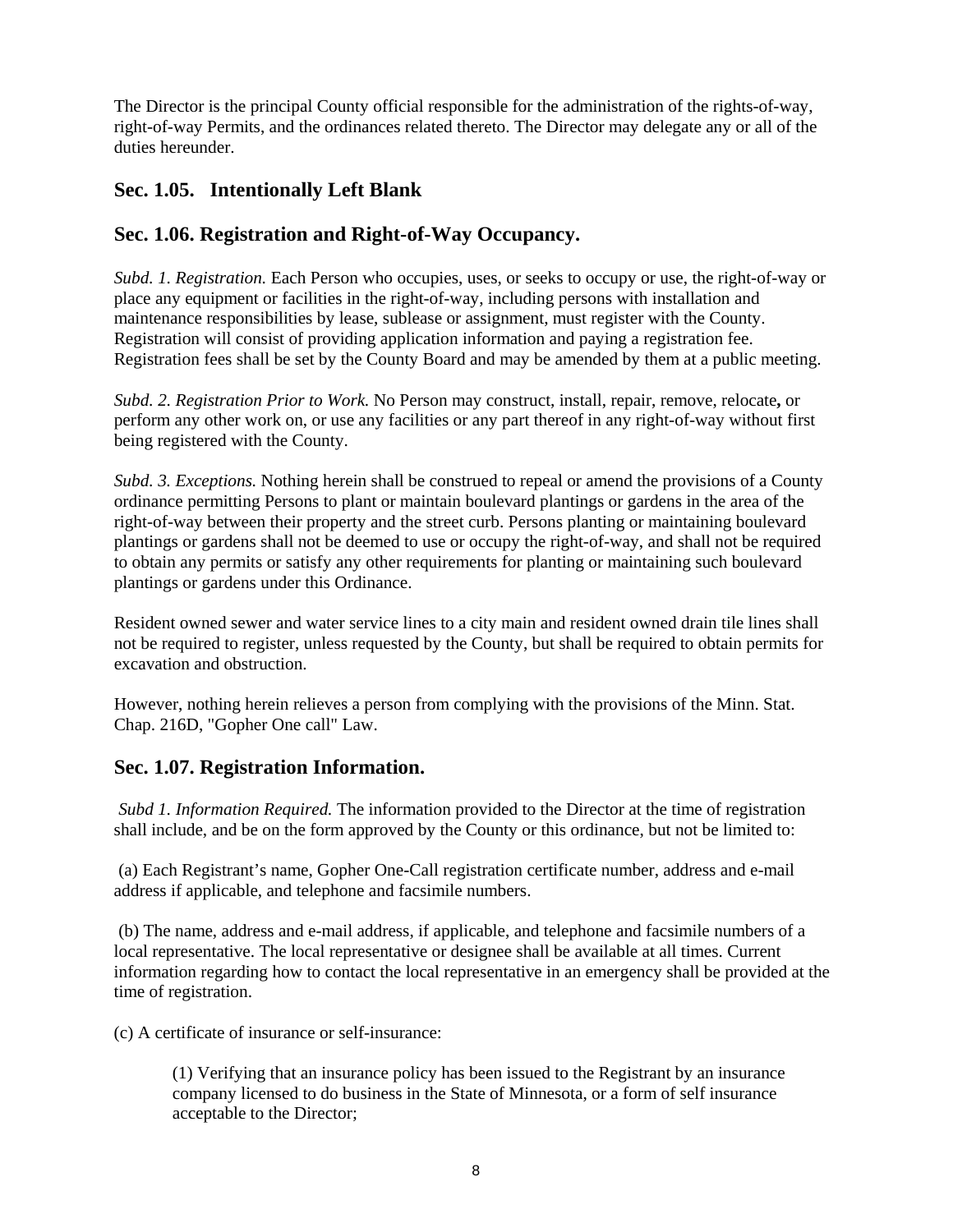(2) Verifying that the Registrant is insured against claims for personal injury, including death, as well as claims for property damage arising out of the (i) use and occupancy of the right-of-way by the Registrant, its officers, agents, employees and Permittees, and (ii) placement and use of facilities in the right-of-way by the Registrant, its officers, agents, employees and Permittees, including, but not limited to, protection against liability arising from completed operations, damage of underground facilities and collapse of property;

(3) Naming the County as an additional insured as to whom the coverage required herein are in force and applicable and for whom defense will be provided as to all such coverage;

(4) Requiring that the Director be notified thirty (30) days in advance of cancellation of the policy or material modification of a coverage term;

(5) Indicating comprehensive liability coverage, automobile liability coverage, workers compensation and umbrella coverage established by the Director in amounts sufficient to protect the County and the public and to carry out the purposes and policies of this Ordinance.

(d) The County may require a copy of the actual insurance policies.

(e) If the Person is a corporation, a copy of the certificate required to be filed under Minn. Stat. 300.06 as recorded and certified to by the Secretary of State.

(f) A copy of the person's order granting a certificate of authority from the Minnesota Public Utilities Commission or other applicable state or federal agency, where the Person is lawfully required to have such certificate from said Commission or other state or federal agency.

*Subd. 2. Notice of Changes.* The Registrant shall keep all of the information listed above current at all times by providing to the Director information as to changes within fifteen (15) days following the date on which the Registrant has knowledge of any change.

#### **Sec. 1.08. Reporting Obligations.**

*Subd. 1. Operations.* Each Registrant that provides utility service shall, at the time of registration and by December I of each year, file a construction and major maintenance plan for underground facilities with the Director. Such plan shall be submitted using a format designated by the Director and shall contain the information determined by the Director to be necessary to facilitate the coordination and reduction in the frequency of excavations and obstructions of Rights-of-Way. The county shall maintain in the file a copy of the county's construction plan for construction projects. The utility facility plans shall be kept up-to-date by the Registrant. The plans shall be on file and available for public inspection.

The plan shall include, but not be limited to, the following information:

(a) The locations and the estimated beginning and ending dates of all projects to be commenced during the next calendar year (in this section, a "Next-Year Project");

- (b) How the Registrant will accommodate the county plan;
- (c) To the extent known, the tentative locations and estimated beginning and ending dates for all projects contemplated for the five years following the next calendar year (in this section, a "Five-Year Project").

It is the Registrant's responsibility to keep informed on available plans.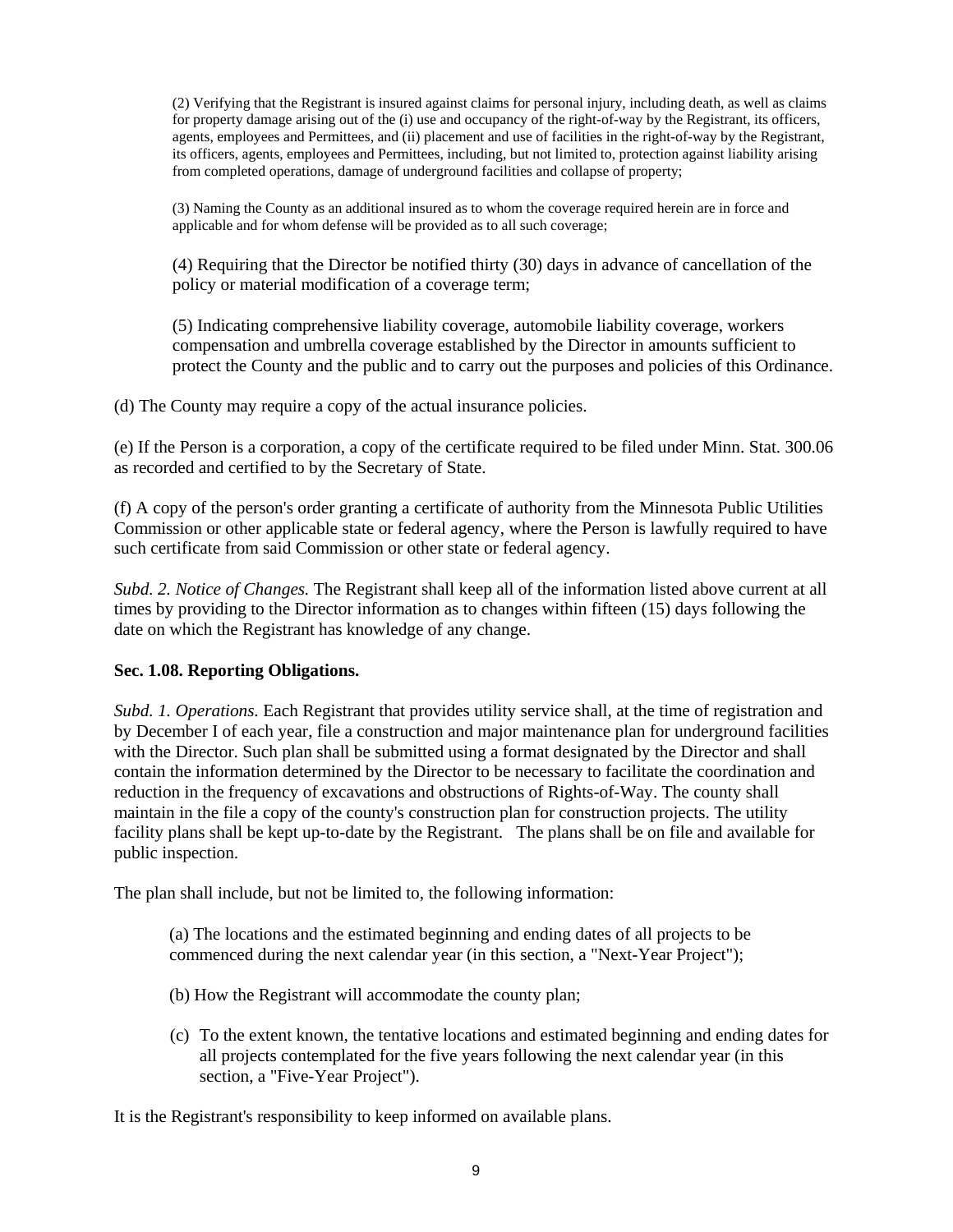The term "project" in this section shall include both next-year projects and five-year projects but does not include individual service line hookups and minor maintenance unless they are part of an area wide program.

*Subd. 2. Additional Next-year Projects.* Notwithstanding the foregoing, the Director will not deny an application for a right-of-way Permit for failure to include a project in a plan submitted to the County if the Registrant has used commercially reasonable efforts to anticipate and plan for the project.

#### **Sec. 1.09. Permit Requirement.**

*Subd. 1. Permit Required.* Except as otherwise provided in this Ordinance, no person may obstruct, or excavate any right-of-way without first registering and having obtained the appropriate right-of-way *O*bstruction, or Excavation Permit from the County to do so.

*Subd. 2. Permit Extensions.* No *p*erson may excavate or obstruct the right-of-way beyond the date or dates specified in the permit unless such person (i) makes a supplementary application for another Right-of-Way Permit before the expiration of the initial permit, and (ii) a new permit or permit extension is granted.

*Subd. 3. Delay Penalty.* In accordance with Minnesota Rule 7819.1000 subp. 3 notwithstanding subd. 2 of this section, the County shall establish and impose a delay penalty for unreasonable delays in right-of-way excavation, obstruction, patching, or restoration. The delay penalty shall be established from time to time by County Board resolution and shall include any delays or damages charged by the county's construction contractor and may include liquidated damages consistent with the contract.

*Subd. 4. Permit Display.* Permits issued under this Ordinance shall be conspicuously displayed or otherwise available at all times at the indicated work site and shall be available for inspection by the County.

#### **Sec. 1.10. Permit Applications***.*

Application for a permit is made to the Director. Right-of-way Permit applications shall contain, and will be considered complete only upon compliance with the requirements of, the following provisions:

(a) Registration with the County pursuant to this Ordinance;

(b) Submission of a completed permit application form, including all required attachments, and scaled drawings showing the location and area of the proposed project and the location of all known existing and proposed facilities.

(c) Payment of money due the County for:

(1) permit fees, estimated restoration costs and other management costs;

(2) prior obstructions or excavations;

(3) any undisputed loss, damage, or expense suffered by the County because of applicant's prior excavations or obstructions of the right-of way or any emergency actions taken by the County;

(4) franchise fees or other charges, if applicable.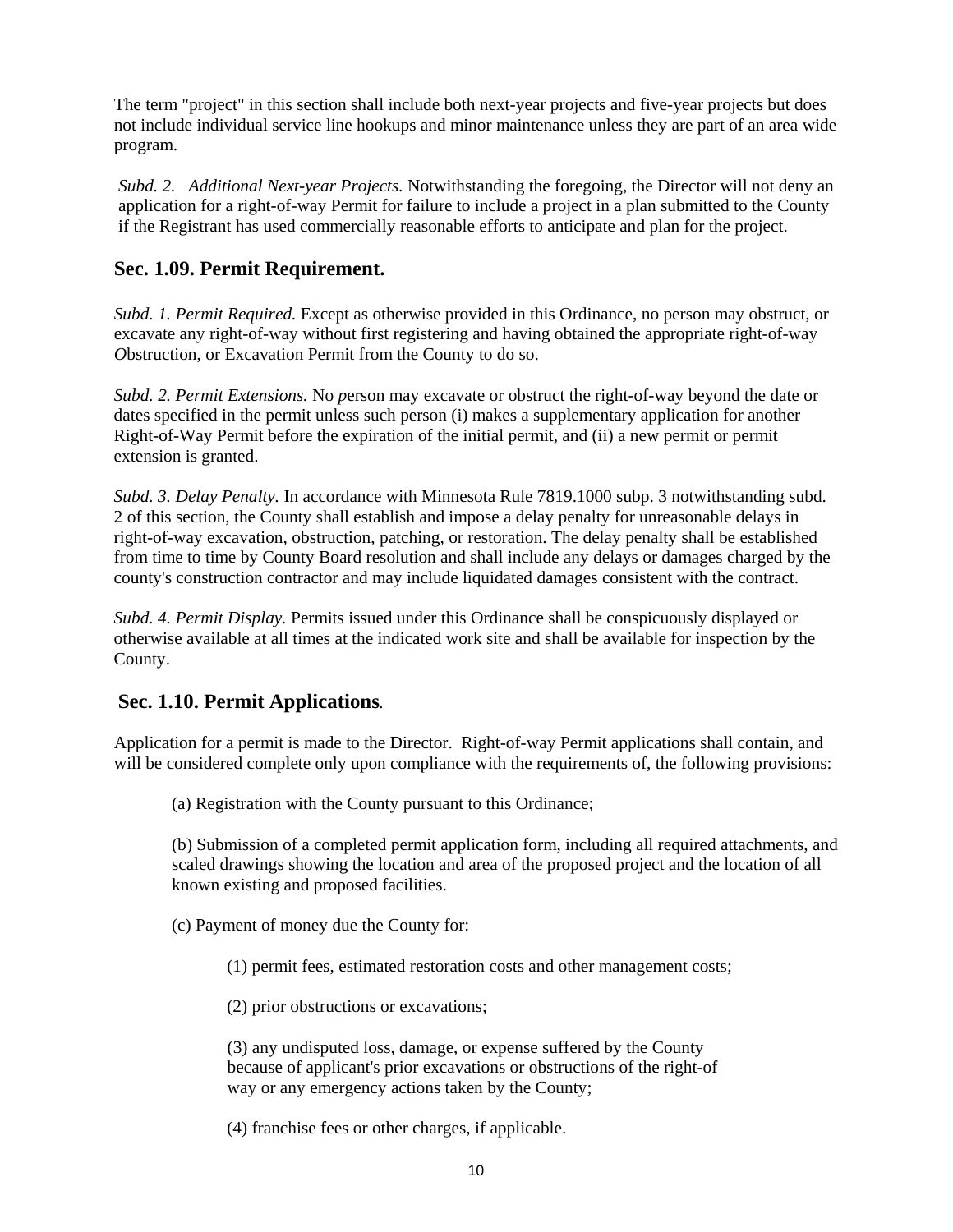(d) Payment of disputed amounts due the County by posting security or depositing in an escrow account an amount equal to at least 110% of the amount owing.

(e) Posting an additional or larger construction performance bond for additional facilities when applicant requests an excavation or obstruction permit to install additional facilities and the County deems the -existing construction performance bond inadequate under applicable standards.

#### **Sec. 1.11. Issuance of Permit; Conditions.**

*Subd. 1. Permit Issuance.* If *t*he applicant has satisfied the requirements of this ordinance, the County shall issue a permit.

*Subd, 2. Conditions.* The Director may impose reasonable conditions upon the issuance of the permit and the performance *of* the applicant thereunder to protect the health, safety and welfare or, when necessary, to protect the right-of-way and its current and future use.

#### **Sec. 1.12. Permit Fees.**

*Subd. 1. Excavation Permit Fee.* The county shall establish an excavation permit fee in an amount sufficient to recover the following costs. Permit fees shall be established by the County Board and may be amended at any public meeting. (a) the County management costs; (b) degradation costs, if applicable.

*Subd. 2. Obstruction Permit Fee.* The county shall establish the obstruction permit fee and shall be in an amount sufficient to recover the county management costs.

*Subd 3. Payment of Permit Fees.* No Excavation Permit or Obstruction Permit shall be issued without payment of excavation or obstruction permit fees unless the County allows applicants to pay such fees within thirty (30) days of billing.

*Subd 4. Non refundable.* Permit fees that were paid for a permit that the Director has revoked for a breach as stated in Section 1.22 are not refundable.

*Subd 5. Application to Franchises.* Unless otherwise agreed to in a franchise, management costs may be charged separately from and in addition to the franchise fees imposed on a right-of-way user in the franchise.

#### **Sec. 1.13. Right-of-Way Patching and Restoration.**

*Subd 1. Timing.* The work to be done under the Excavation Permit, and the patching and restoration *of*  the right-of-way as required herein, must be completed within the dates specified in the permit, increased by as many days as work could not be done because of extraordinary circumstances beyond the control *of* the Permittee or when work was prohibited as unseasonable or unreasonable under Section 1.15.

*Suhd, 2.* Temporarv Surfacing, Patch *and Restoration.* Permittee shall patch its own work.

*(a) County Restoration.* If the County restores any part of the right-of-way, Permittee shall pay the costs thereof within thirty (30) days of billing. If, the County restores only the surface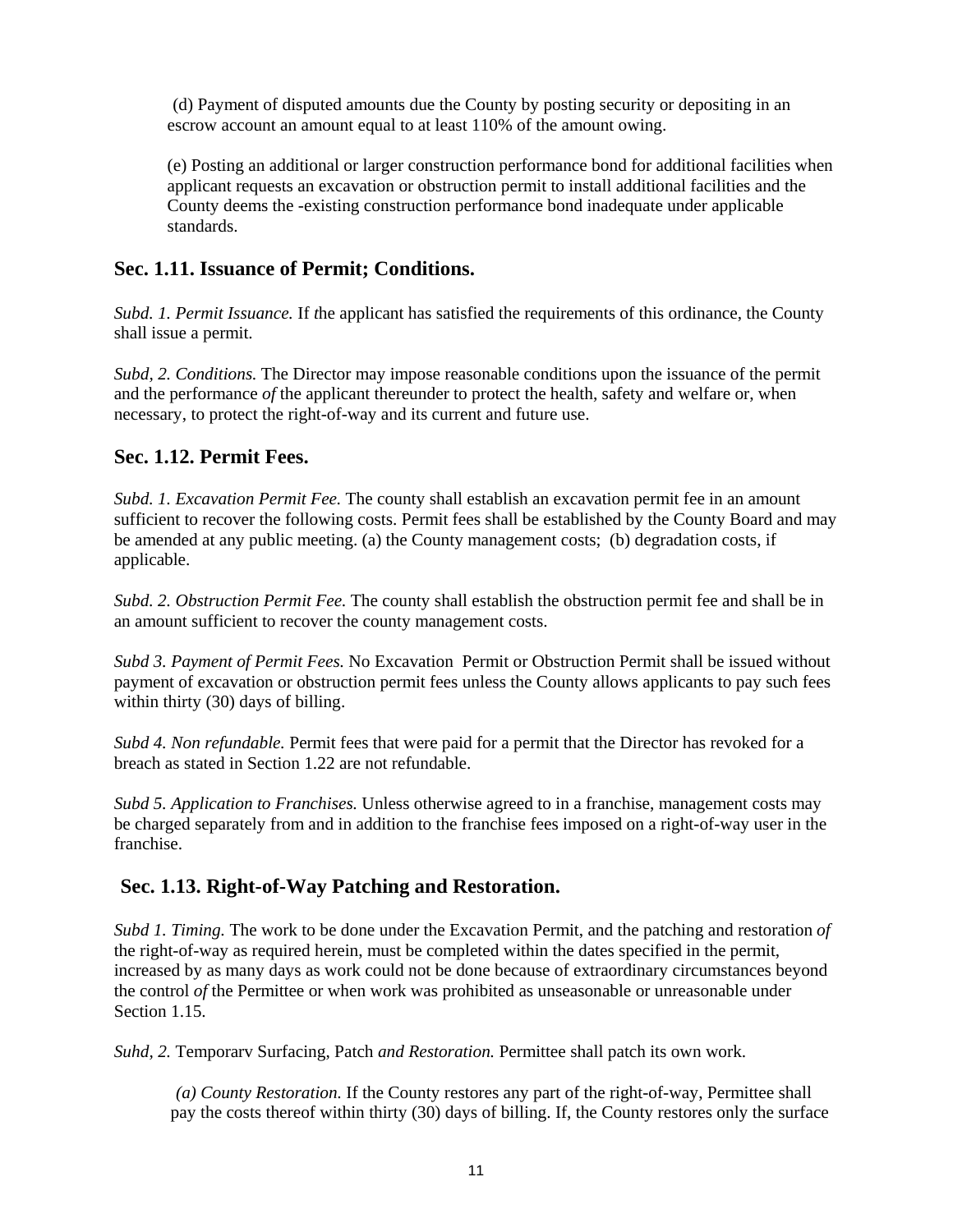of the right-of-way and during the eighteen (18) months following such restoration, the pavement settles, the Permittee shall pay to the County, within thirty (30) days of billing, all costs related to restoring the right-of-way or associated with having to correct the defective work, which may include removal and replacement of any or all work done by the Permittee. These costs shall include administrative, overhead mobilization, material, labor, and equipment.

*(b) Permittee Restoration.* If the Permittee restores the right-of-way itself, it shall at the time of application for an Excavation Permit post a Construction Performance Bond in an amount determined by the Director to be sufficient to cover the cost of restoration. If, within eighteen (18) months after completion of the restoration of the right-of-way, the Director determines that the right-of-way has been properly restored, the surety on the Construction Performance Bond shall be released.

(c) *Degradation Fee and Patching in Lieu of Restoration to PUC Standards.* In lieu of right-of-way restoration, a right-of-way user may request to pay a degradation fee. However, the right-of-way user shall remain responsible for patching and the degradation fee shall not include the cost to accomplish these responsibilities.

*Subd 3. Standards.* The Permittee shall perform temporary surfacing patching and restoration including backfill, compaction, and landscaping according to the standards and with the materials specified by the Director. The Director shall have the authority to prescribe the manner and extent of the restoration, and may do so in written procedures of general application or on a case-by-case basis. The Director in exercising this authority shall comply with PUC standards for right-of-way restoration and require conformance to MnDOT standard specifications and local government specifications and drawing and shall further be guided by the following considerations:

(a) The number, size, depth and duration of the excavations, disruptions or damage to the right-of-way;

(b) The traffic volume carried by the right-of-way; the character of the neighborhood surrounding the right-of-way;

(c) The pre-excavation condition of the right-of-way; the remaining life expectancy of the right-of-way affected by the excavation;

(d) Whether the relative cost of the method of restoration to the Permittee is in reasonable balance with the prevention of an accelerated depreciation of the right-of-way that would otherwise result from the excavation, disturbance or damage to the right-of-way; and

(e) The likelihood that the particular method of restoration would be effective in slowing the depreciation of the right-of-way that would otherwise take place.

*Subd. 4. Guarantees.* The Permittee guarantees its work and shall maintain it for thirty-six (36) months following its completion. During this 36-month period it shall, upon notification from the Director, correct all restoration work to the extent necessary, using the method required by the Director. Said work shall be completed within five (5) calendar days of the receipt of the notice from the Director, not including days during which work cannot be done because of circumstances constituting force majeure or days when work is prohibited as unseasonable or unreasonable under Section 1. 16.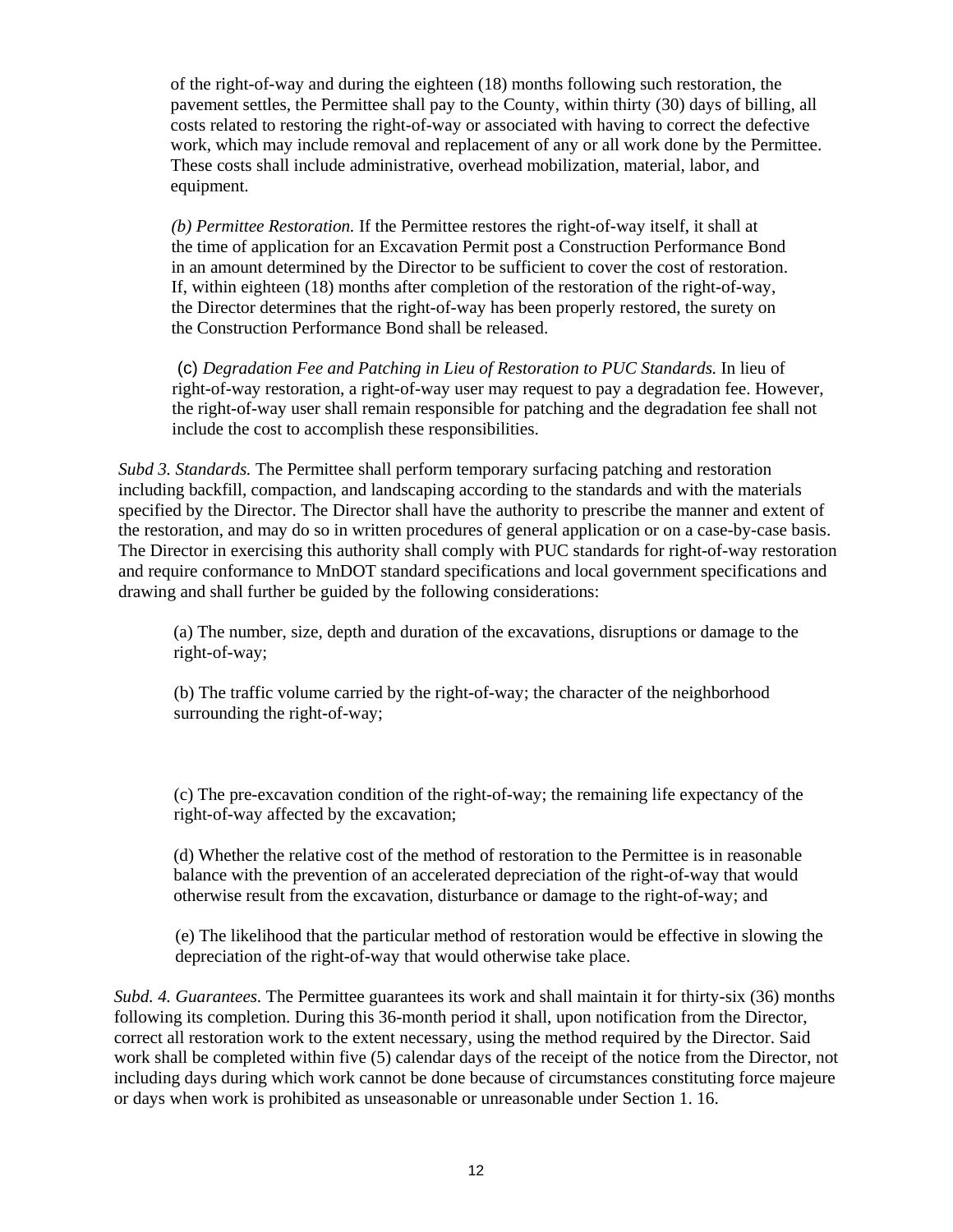*Subd 4(a). Duty to Correct Defects.* The Permittee shall correct defects in patching, or restoration performed by Permittee or its agents, Permittee upon notification from the County, shall correct all restoration work to the extent necessary, using the method required by the County. Said work shall be completed within five (5) calendar days of the receipt of the notice from the County, not including days during which work cannot be done because of circumstances constituting force majeure or days when work is prohibited as unseasonal or unreasonable under Section 1. 16.

*Subd. 5. Failure to Restore. If* the Permittee fails to restore the right-of-way in the manner and to the condition required by the Director, or fails to satisfactorily and timely complete all restoration required by the Director, the Director at its option may do such work. In that event the Permittee shall pay to the County, within thirty (30) days of billing, the cost of Restoring the right-of-way. If Permittee fails to pay as required, the County may exercise its rights under the Construction Performance Bond.

# **Sec. 1.14. Joint Applications.**

*Subd l. Joint Application.* Registrants may jointly apply for permits to excavate or obstruct the right-of-way at the same place and time.

*Subd. 2. Shared Fees.* Registrants who apply for permits for the same obstruction or excavation, which the Director does not perform, may share in the payment of the obstruction or excavation permit fee. Registrants must agree among themselves as to the portion each will pay and indicate the same on their applications.

*Subd. 3. With County Construction Projects.* Registrants who join in a scheduled obstruction or excavation coordinated with a County construction project by the Director, whether or not it is a joint application by two or more Registrants or a single application, are not required to pay the obstruction and degradation portions of the permit fee, but a permit is still required.

# **Sec. 1.15. Supplementary Applications.**

*Subd 1. Limitation on Area.* A right-of-way Permit is valid only for the area of the right-of-way specified in the permit. No Permittee may do any work outside the area specified in the permit, except as provided herein. Any Permittee which determines that an area greater than that specified in the permit must be obstructed or excavated must before working in that greater area (i) make application for a permit extension and pay any additional fees required thereby, and (ii) be granted a new permit or permit extension.

*Subd. 2. Limitation on dates.* A Right-of-Way Permit is valid only for the dates specified in the permit. No Permittee may begin its work before the permit start date or, except as provided herein, continue working after the end date. If a Permittee does not finish the work by the permit end date, it must apply for a new permit for the additional time it needs and receive the new permit or an extension of the old permit before working after the end date of the previous permit. This supplementary application must be done before the permit end date.

#### **Sec. 1.16. Other Obligations.**

*Subd. 1. Compliance With Other Laws.* The applicant must notify and obtain a permit from any township or city through which it passes if said township or city so requires. Obtaining a Right-of-Way Permit does not relieve Permittee of its duty to obtain all other necessary permits, licenses, and authority and to pay all fees required by the County or other applicable rule, law or regulation. Permittee shall comply with other local Ordinances and with road load restrictions. A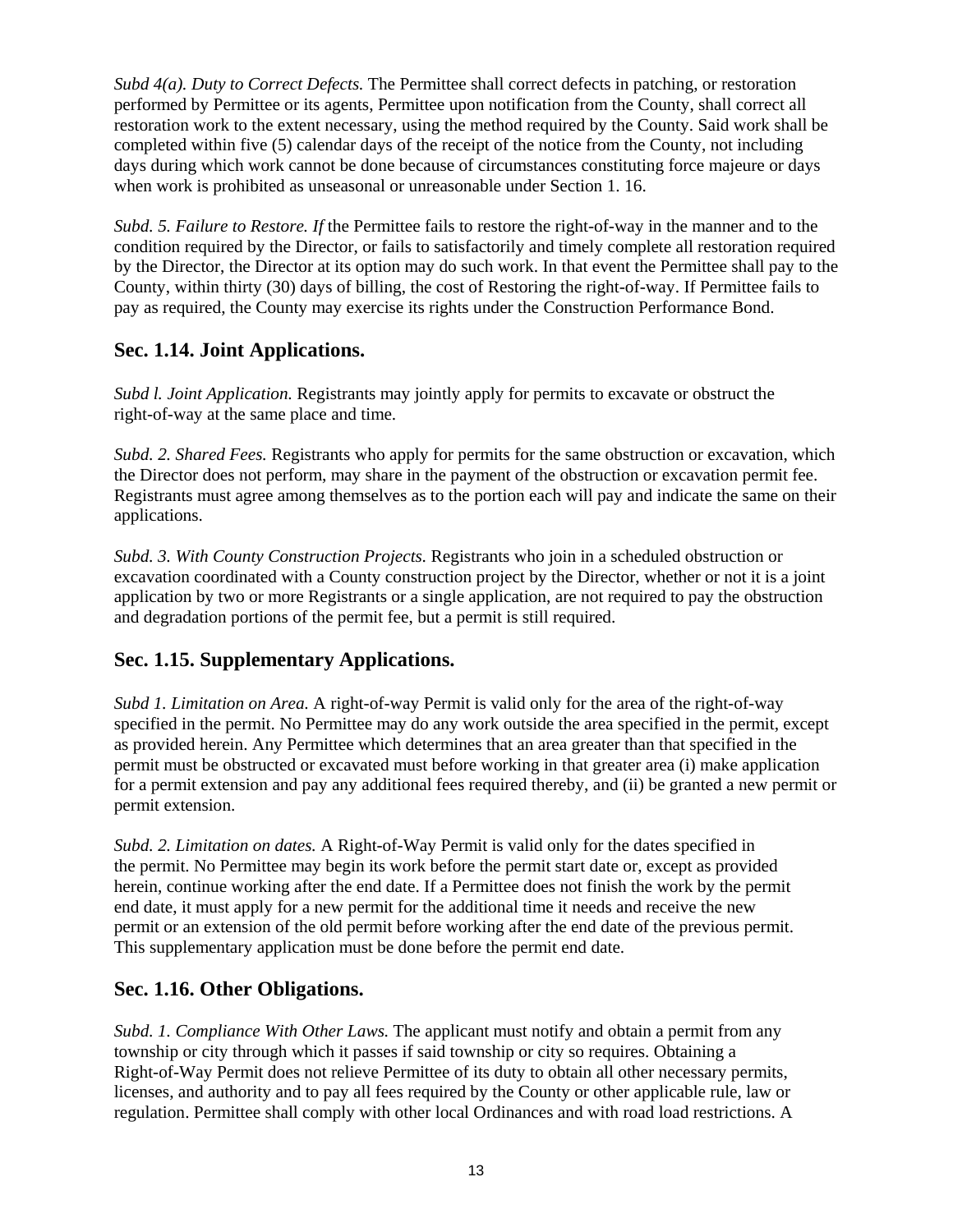Permittee shall comply with all requirements of local, state and federal laws, including Minn. Stat. 216D.01-.09 ("Gopher One Call Excavation Notice System"). A Permittee shall perform all work in conformance with all applicable Ordinances and established rules and regulations, and is responsible for all work done in the right-of-way pursuant to its permit, regardless of who does the work.

*Subd. 2. Prohibited* Work. Except in an Emergency, and with the approval of the County, no right-of-way obstruction or excavation may be done when seasonally prohibited or when conditions are unreasonable for such work.

*Subd. 3. Interference with Right-of-Way.* A Permittee shall not so obstruct a right-of-way that the natural free and clear passage of water through the gutters, culverts, ditches tiles or other waterways shall be interfered. Private vehicles of those doing work in the right-of-way may not be parked within or next to a permit area, unless parked in conformance with county or applicable township and city parking regulations. The loading or unloading of trucks must be done solely within the defined permit area unless specifically authorized by the permit.

Traffic control shall conform to the MMUTCD and its field manual and any written directions of the County Engineer.

#### **Sec. 1.17. Denial of Permit.**

The County may deny a permit for failure to meet the requirements and conditions of this Ordinance or if the County determines that the denial is necessary to protect the health, safety, and welfare or when necessary to protect the right-of-way and its current and future use. The county may deny a permit if the utility has failed to comply with previous permit conditions. The county may withhold issuance of a permit until conditions of previous permit are complied with.

#### **Sec. 1.18. Installation Requirements.**

The excavation, backfilling, patching and restoration, and all other work performed in the right-of-way shall be done in conformance with Minnesota Rules 7819.1100 and 7819.5000 and shall conform to MnDOT standard specifications and other applicable local requirements, in so far as they are not inconsistent with the Minnesota Statutes Sections 237.162 and 237.163.

#### **Sec. 1.19. Inspection.**

*Subd. 1. Notice of Completion***.** When the work under any permit hereunder is completed, the Permittee shall furnish a Completion Certificate in accordance with Minnesota Rule 7819.1300.

*Subd. 2. Site Inspection.* Permittee shall make the work-site available to the County and to all others as authorized by law for inspection at all reasonable times during the execution of and upon completion of the work.

#### *Subd 3. Authority of County.*

(a) At the time of inspection the Director may order the immediate cessation and correction of any work which poses a serious threat to the life, health, safety or well being of the public.

(b) The Director may issue an order to the Permittee for any work which does not conform to the terms of the permit or other applicable standards, rules, laws, conditions, or Ordinances. The order shall state that failure to correct the violation will be cause for revocation of the permit. Within ten (10) days after issuance of the order, the Permittee shall present proof to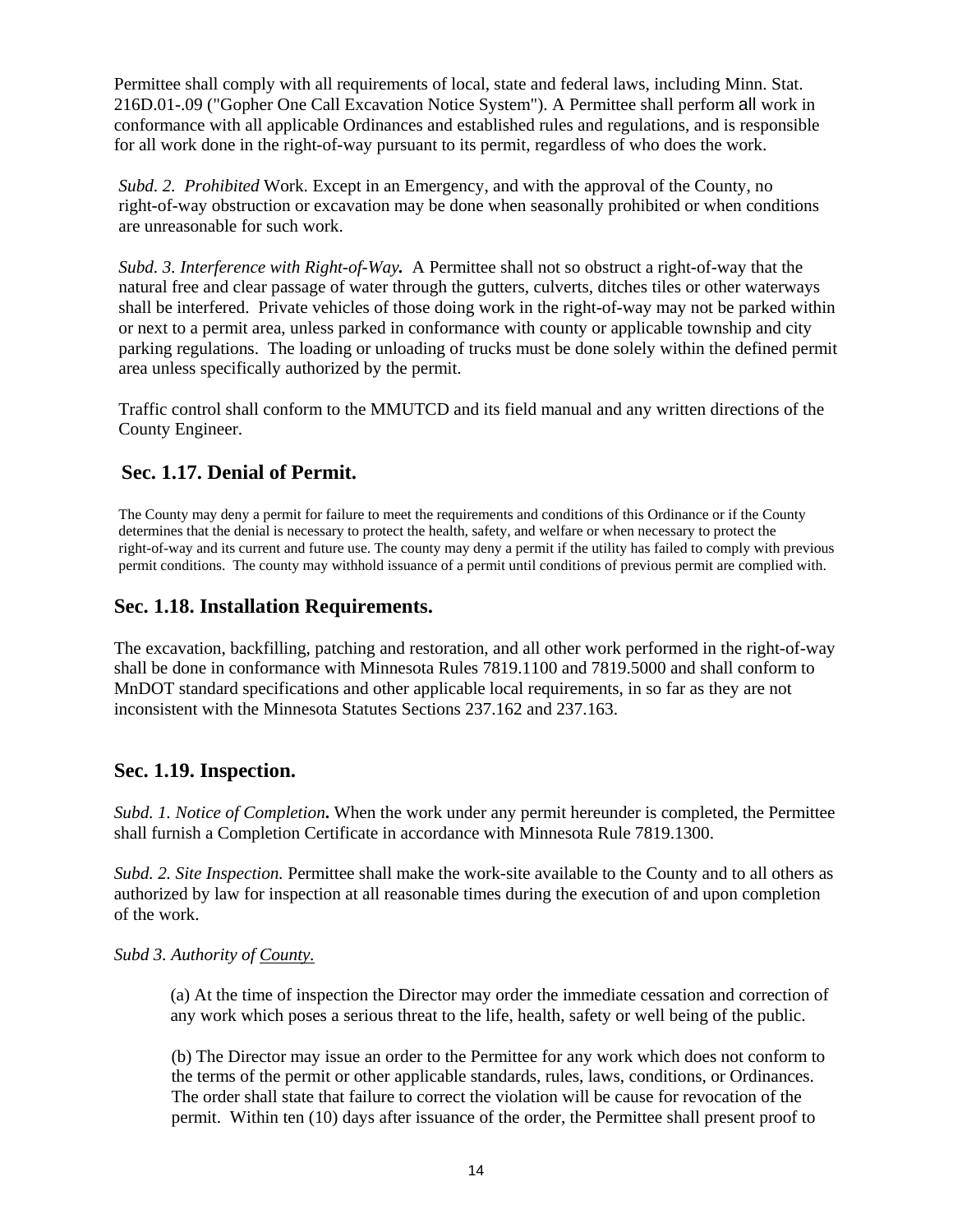the Director that the violation has been corrected. If such proof has not been presented within the required time, the Director may revoke the permit pursuant to Sec. 1.22.

(c) The cost of any action required by the County shall be paid by the permitee.

## **Sec. 1.20. Work Done Without a Permit**

*Subd. 1. Emergency Situations.* Each Registrant shall immediately notify the Director of any event regarding its facilities that it considers to be an emergency. The Registrant may proceed to take whatever actions are necessary to respond to the Emergency. Within two business days after the occurrence of the emergency the Registrant shall apply for the necessary permits, pay the fees associated therewith and fulfill the rest of the requirements necessary to bring itself into compliance with this Ordinance for the actions it took in response to the emergency.

If the County becomes aware of an emergency regarding a Registrant' s facilities, the County will attempt to contact the local representative of each Registrant affected, or potentially affected, by the emergency. In any event, the County may take whatever action it deems to the emergency, the cost of which shall be borne by the Registrant whose facilities occasioned the emergency.

*Subd. 2. Non-Emergency Situations.* Except in an emergency, any person who, without first having obtained the necessary permit, obstructs or excavates a right-of-way must subsequently obtain a permit, and as a penalty pay double the normal fee for said permit, pay double all the other fees required by the County Ordinance, deposit with the County the fees necessary to correct any damage to the right-of-way and comply with all of the requirements of this Ordinance.

# **Sec. 1.21. Supplementary Notification.**

If the obstruction or excavation of the right-of-way begins later or ends sooner than the date given on the permit, Permittee shall notify the County of the accurate information as soon as this information is known.

#### **Sec. 1.22. Revocation of Permits.**

*Subd. 1. Substantial Breach.* The County reserves its right, as provided herein, to revoke any Right-of-Way Permit, without a fee refund, if there is a substantial breach of the terms and conditions of any statute, ordinance, rule or regulation, or any material condition of the permit including a threat to the safety of workers, or the right-of-way user. or the utility users. A substantial breach by Permittee shall include, but shall not be limited to, the following:

(a) The violation of any material provision of the Right-of-Way Permit;

(b) An evasion or attempt to evade any material provision of the Right-of-Way Permit, or the perpetration or attempt to perpetrate any fraud or deceit upon the County or its citizens;

(c) Any material misrepresentation of fact in the application for a Right-of-Way Permit;

(d) The failure to complete the work in a timely manner; unless a permit extension is obtained, or unless the failure to complete work is due to reasons beyond the Permittee's control, or failure to relocate existing facilities as specified in Sec. 1.24; or

(e) The failure to correct, in a timely manner, work that does not conform to a condition indicated on an Order issued pursuant to See. 1. 19.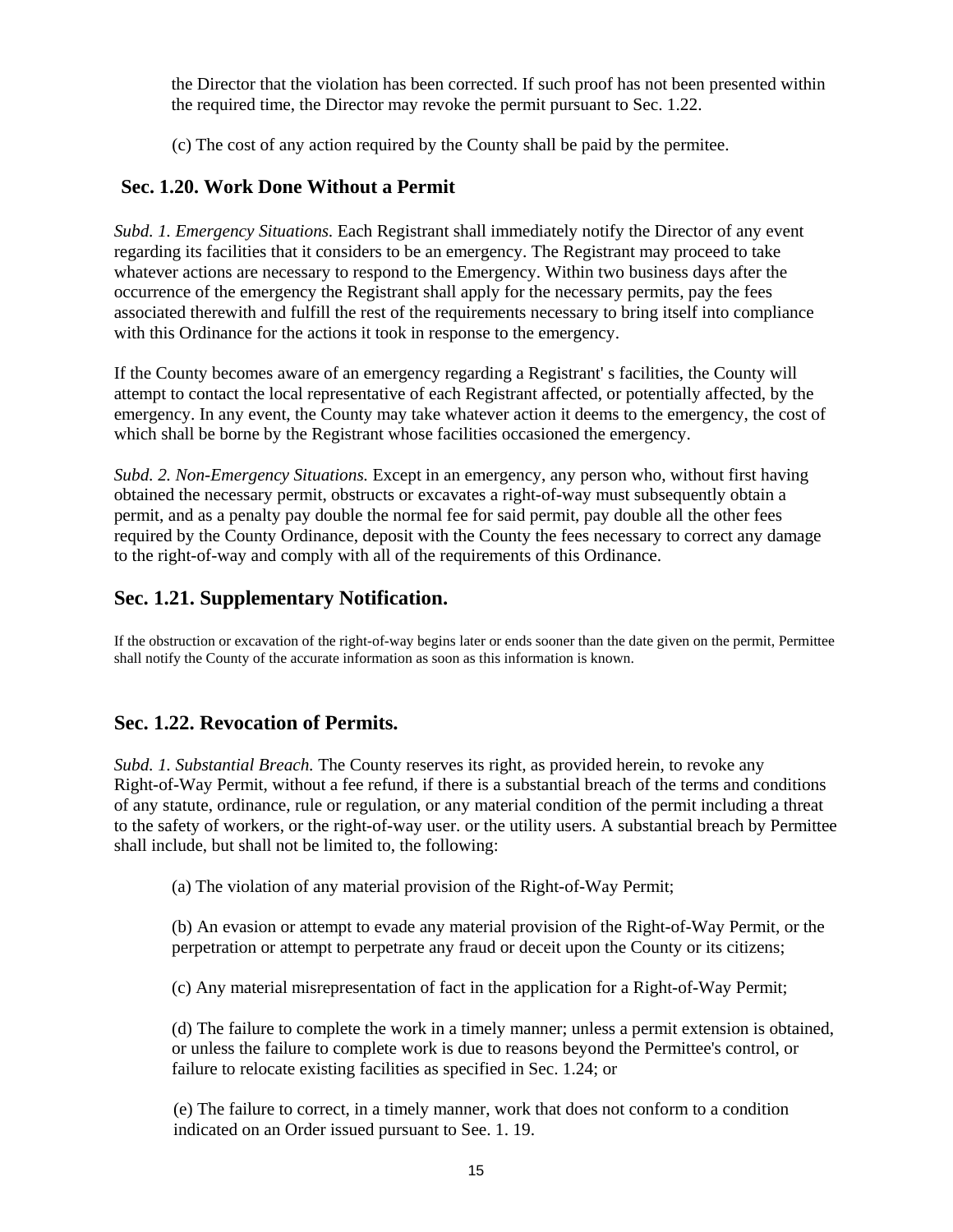(f) Failure of the utility to pay any required costs, fees, or charges billed by the county.

*Subd. 2. Written Notice of Breach.* If the County determines that the Permittee has committed a substantial breach of a term or condition of any statute, ordinance, rule, regulation or any condition of the permit the County shall make a written demand upon the Permittee to remedy such violation. The demand shall state that continued violations may be cause for revocation of the permit. A substantial breach, as stated above, will allow the County, at its discretion, to place additional or revised conditions on the permit to mitigate and remedy the breach.

*Subd. 3. Response to Notice of Breach.* Within twenty-four (24) hours of receiving notification of the breach, Permittee shall provide the County with a plan, acceptable to the County, that will cure the breach. Permittee's failure to so contact the County, or the Permittee's failure to submit an acceptable plan, or Permittee's failure to reasonably implement the approved plan, shall be cause for immediate revocation of the permit. Further, Permittee's failure to so contact the County, or the Permittee's failure to submit an acceptable plan, or Permittee's failure to reasonably implement the approved plan, shall automatically revoke the pen-nit and may include placing the Permittee on probation for one (1) full year.

*Subd. 4. Cause for Probation.* From time to time, the County may establish a list of conditions of the permit, which if breached will automatically place the Permittee on Probation for one full year, such as, but not limited to, working out of the allotted time period or working on right-of-way grossly outside of the permit authorization.

*Subd. 5. Automatic Revocation. If a* Permittee, while on probation, commits a breach as outlined above, Permittee's permit will automatically be revoked and Permittee will not be allowed further permits for one full year, except for emergency repairs.

*Subd. 6. Reimbursement of County Costs. If a* permit is revoked, the Permittee shall also reimburse the County for the County's reasonable costs, including Restoration Costs and the costs of collection and reasonable attorneys' fees incurred in connection with such revocation.

*Subd. 7. Revoked Permit.* If the county revokes a utility's permit for breach of this ordinance, the utility will not be allowed to obstruct or excavate within the county right-of-way until the breach situation is corrected to the satisfaction of the Director and the permit is reissued.

#### **Sec. 1.23. Mapping Data.**

*Subd. 1. Information Required.* Each Registrant and Permittee shall provide mapping information required by the County in accordance with Minnesota Rules 7819.4000 and 7819.4100**.** 

Therefore, in managing the use of its public rights-of-way, a local government unit may establish, develop, and implement a right-of-way mapping system as follows. The purpose of a mapping system is to:

- A. allow flexibility in its use by the local government as an effective management tool;
- B. enhance public safety and user facility safety;
- C. provide for long-term cost savings;
- D. improve public right-of-way design quality; and
- E. allow for better information collection and cooperative usage among local government units, telecommunications companies, and other users of the public right-of-way.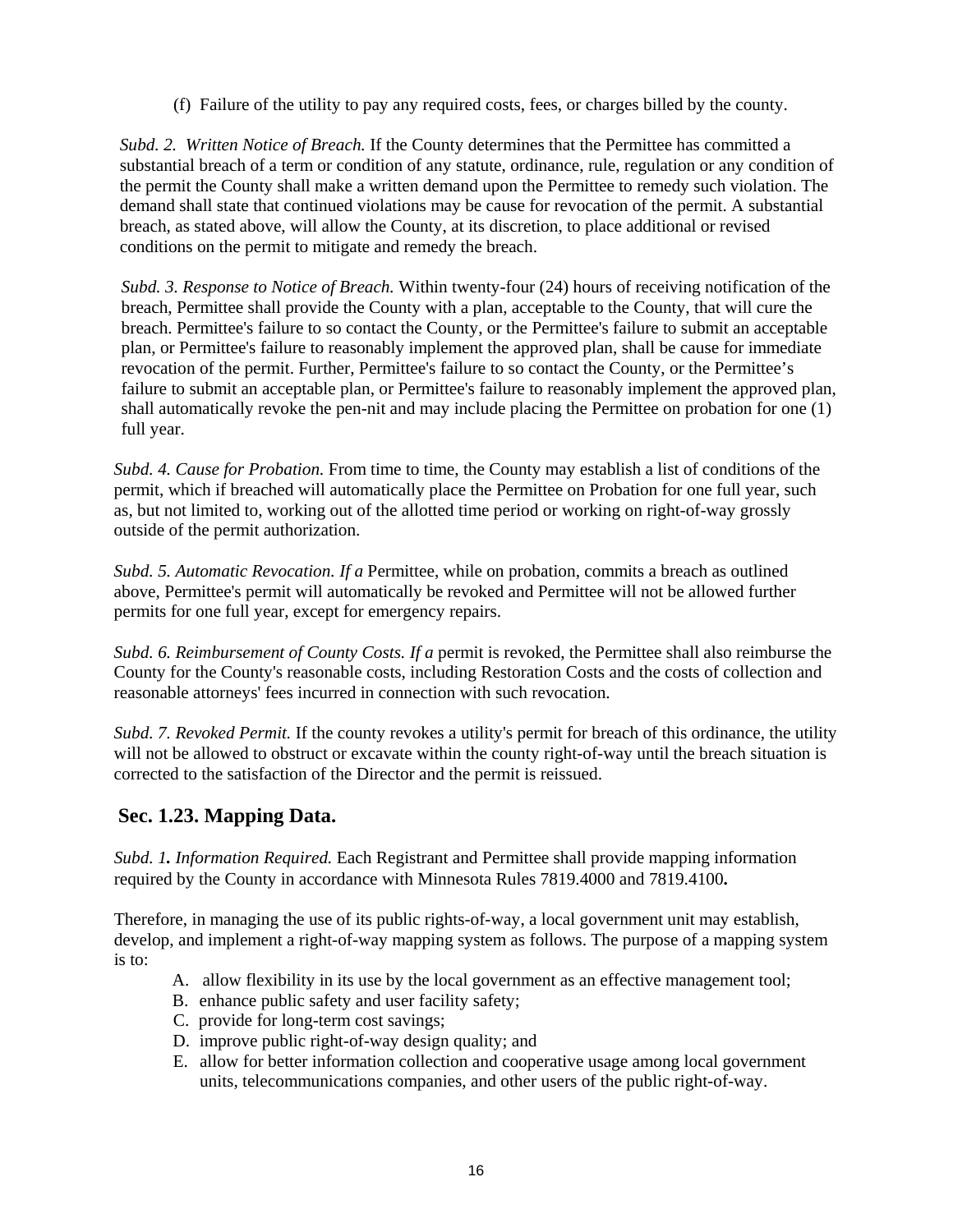*Subd. 1. Application required.* When a local government unit requires a permit for excavation in or obstruction of its public right-of-way, a person wishing to undertake a project within the public right-of-way shall submit a right-of-way permit application, which may required the filing of mapping information pursuant to subdivision 2.

*Subd, 2. Information.* The local government unit may require as part of its permit application the filing of all the following information:

- A. location and approximate depth of applicant's mains, cables, conduits, switches, and related equipment and facilities, with the location based on:
	- (1) offsets from property lines, distances from the centerline of the public right-of-way, and curb lines as determined by the local government unit;
	- (2) coordinates derived from the coordinate system being used by the local government unit; or
	- (3) any other system agreed upon by the right-of-way user and local government unit;
- B. the type and size of the utility facility;
- C. a description showing aboveground appurtenances;
- D. a legend explaining symbols, characters, abbreviations, scale, and other data shown on the map, and
- E. any facilities to be abandoned, if applicable, in conformance with Minnesota Statutes, Sec. 216D.04, subd. 3.

*Subd. 3. Changes and corrections.* The application must provide that the applicant agrees to submit "as built" drawings, reflecting any changes and variations from the information provided under subd. 2, items A to E.

*Subd. 4. Additional construction information.* In addition, the right-of-way user shall submit to the local government unit at the time the project is completed a completion certificate according to part 7819.1300.

*Subd 5. Manner of conveying permit data.* A right-of-way user is not required to provide or convey mapping information or data in a format or manner that is different from what is currently utilized and maintained by that user. A permit application fee may include the cost to convert the data furnished by the right-of-way user to a format currently in use by the local unit of government. These data conversion costs, unlike other costs that make up permit fees, may be included in the permit fee after the permit application process.

*Subd. 6. Data on existing facilifies.* At the request of a local government unit, a right-of-way user shall provide existing data on its existing facilities within the public right-of-way in the form maintained by the user at the time the request was made, if available.

#### **See. 1.24. Location and Relocation of Facilities.**

*Subd. 1. Placement, Location, and Relocation.* Placement, location, and relocation of facilities must comply with the Act, with other applicable law, and with Minnesota Rules 7819.3100, 7819.5000, and 7819.5100, to the extent the rules do not limit authority otherwise available to cities and counties. By submitting a request for a permit the person recognizes they must conform to the existing Ordinances and Ordinances of other units of government related to underground placement regardless of how the application is written or permit granted.

*Subd.2 Corridors.* The County may assign specific corridors within the right-of-way, or any particular segment thereof as may be necessary, as a best management practice for each type of facility that is, or,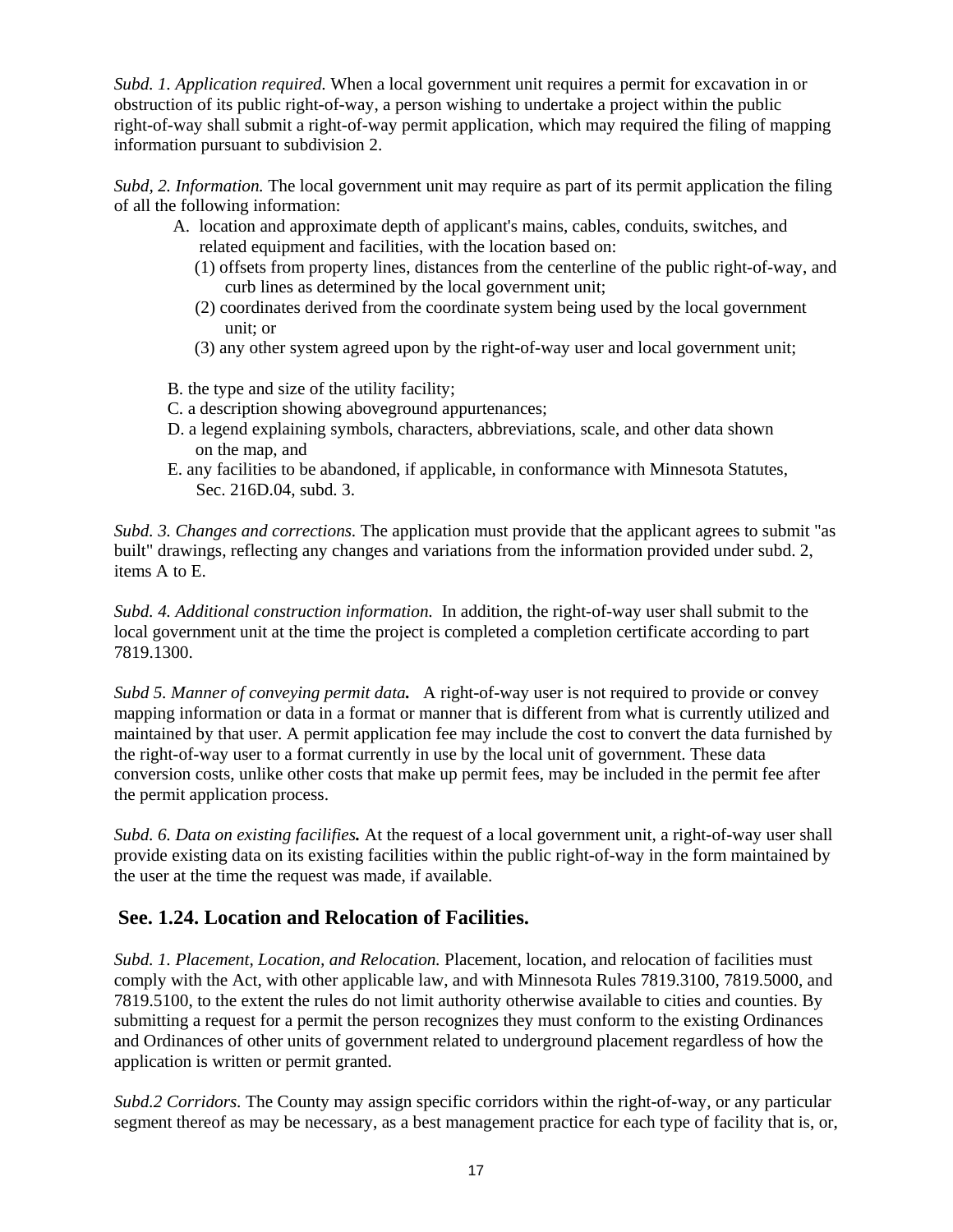pursuant to current technology, the County expects will someday be, located within the right-of-way. All excavation, obstruction, or other permits issued by the County involving the installation or replacement of facilities shall designate the proper corridor for the facilities at issue. A typical cross section of the location for utilities may be on file at the Director's office. This section is not intended to establish "high density corridors".

Any Registrant who has facilities in the right-of-way in a position at variance with the corridors established by the County shall, no later than at the time of the next reconstruction or excavation of the area where the facilities are located, move the facilities to the assigned position within the right-of-way, unless this requirement is waived by the County for good cause shown, upon consideration of such factors as the remaining economic life of the facilities, public safety, customer service needs and hardship to the Registrant.

*Subd. 3. Nuisance.* One year after the passage of this Ordinance, any facilities found in a right-of-way that have not been registered shall be deemed to be a nuisance. The County may exercise any remedies or rights it has at law or in equity, including, but not limited to, abating the nuisance or taking possession of the facilities and restoring the right-of-way to a useable condition and requiring payment to the County for the costs involved.

*Subd. 4. Limitation of Space.* To protect health, safety, and welfare or when necessary to protect the right-of-way and its current use, the County shall have the power to use best management practices to prohibit or limit the placement and location of new or additional facilities within the right-of-way. In making such decisions, the County shall strive to the extent possible to accommodate all existing and potential users of the right-of-way, but shall be guided primarily by considerations of the public interest, the public's need for the particular utility service, the condition of the right-of-way, the time of year with respect to essential utilities, the protection of existing facilities in the right-of-way, and future County plans for public improvements and development projects which have been determined to be in the public interest.

*Subd. 5. Relocation of Facilities.* A Registrant must promptly and at its own expense, with due regard for seasonal working conditions, permanently remove and relocate its facilities in the right-of-way whenever the Director for good cause requests such removal and relocation, and shall restore the right-of-way consistent with PUC standards, local regulations and MnDOT standard specifications. The Director may make such request to prevent interference by the company's equipment or facilities with (i) a present or future County use of the right-of-way, (ii) a public improvement undertaken by the County, (iii) an economic development project in which the County has an interest or investment, (iv) when the public health, safety and welfare require it, or (v) when necessary to prevent interference with the safety and convenience of ordinary travel over the right-of-way.

Relocation Notification Procedure: The Director shall notify the utility owner at least six (6) months in advance of the need to relocate existing facilities so the owner can plan the relocation. The Director shall provide a second notification to the owner one (1) month before the owner needs to begin the relocation. The utility owner shall begin relocation of the facilities within one (1) week of the second notification. All utilities shall be relocated within one (1) month. The Director may allow a different schedule if it does not interfere with the County's project. The utility owner shall diligently work to relocate the facilities within the above schedule.

Delay to County Project: The Director shall notify the utility owner if the owner's progress will not meet the relocation schedule. If the owner does not take action to insure the relocation will be completed in accordance with the above schedule and the Director feels this delay will have an adverse impact to a county project, then the Director may hire a competent contractor to perform the relocation.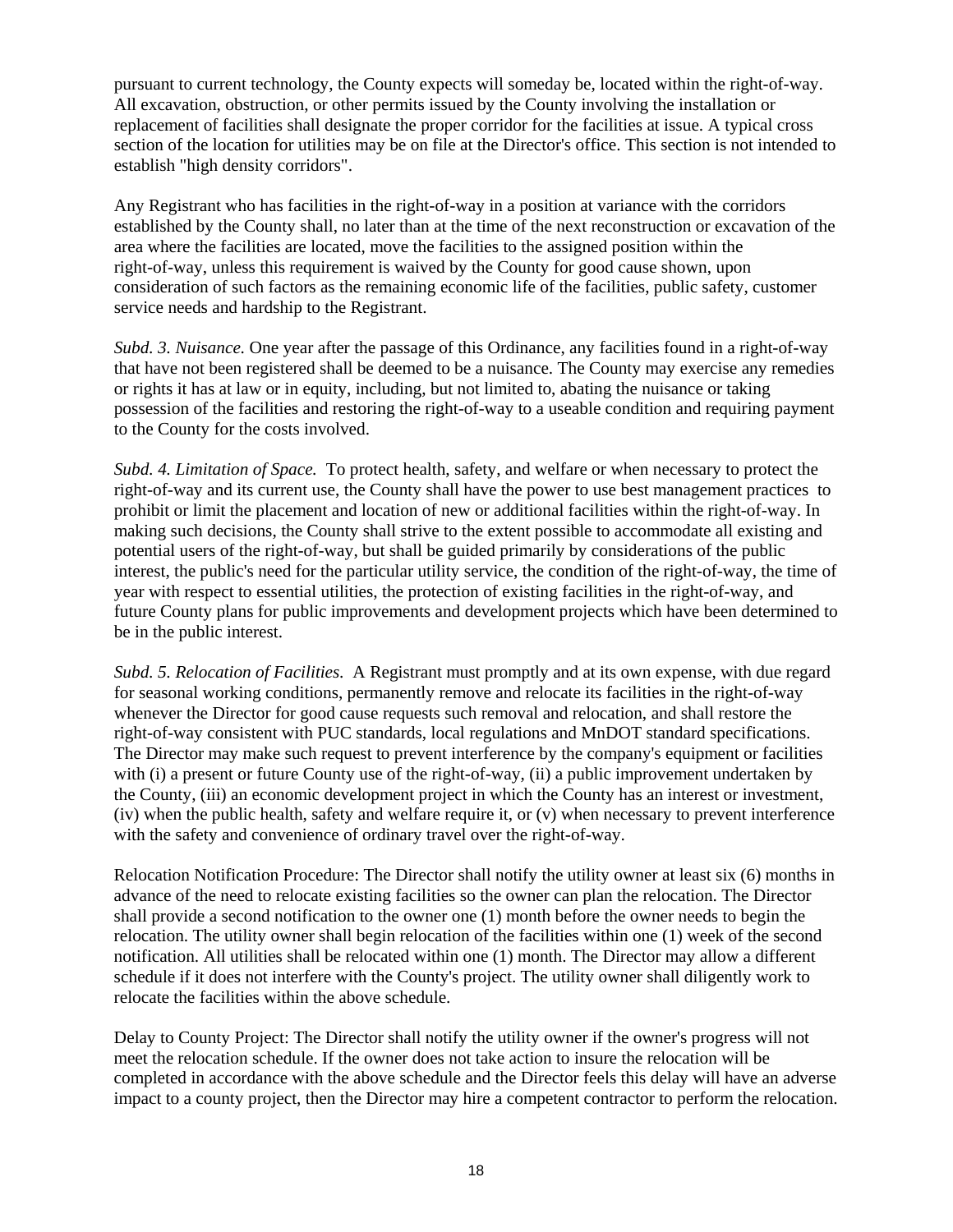In that event, the county may charge the utility owner all costs (plus 20%) incurred to relocate the facility.

The county may charge the utility owner for all costs incurred and requested by a contractor working for the county who is delayed because the relocation is not completed in the scheduled timeframe and for all costs incurred by the county due to the delay.

Notwithstanding the foregoing, according to the PUC rules, a person shall not be required to remove or relocate its facilities from any right-of-way which has been vacated in favor of a non-governmental entity unless and until the reasonable costs thereof are first paid to the person. However this does not exempt the utility company from paying for the value of any taking of said property by occupation without compensation.

# **Sec. 1.25. Pre-excavation Facilities Location.**

In addition to complying with the requirements of Minn. Stat. 216D.01.09 ("One Call Excavation Notice System") before the start date of any right-of-way excavation, each Registrant who has facilities or equipment in the area to be excavated shall mark the horizontal and vertical placement of all said facilities. Any Registrant whose facilities are in the area of work shall notify and work closely with the excavation contractor to establish the exact location of its facilities and the best procedure for excavation to protect the safety of workers and right-of-way users and other utility users. If the utility is not at the approved depth or location, it shall be exposed at the Permittee's expense or by the county upon written notice to the Permittee. The county may, upon said notice, locate said utility at the Permittee's expense.

# **Sec. 1.26. Damage to Other Facilities.**

When the County does work in the right-of-way and finds it necessary to maintain, support, or move a Registrant's facilities to protect it, the Director shall notify the local representative as early as is reasonably possible. The costs associated therewith will be billed to that Registrant and must be paid within thirty (30) days from the date of billing. Each Registrant shall be responsible for the cost of repairing any facilities in the right-of-way that it or its facilities damages. When the Permittee does damage to county facilities in the right-of-way, such as, but not limited to, culverts, road surfaces, curbs and gutters, or tile lines, they shall correct the damage immediately. If they do not, the county may make such repairs as necessary and charge all of the expenses of the repair to the Permittee. The Permittee shall pay for said repairs within 30 days of billing. Each Registrant shall be responsible for the cost of repairing any damage to the facilities of another Registrant caused during the County's response to an emergency occasioned by that Registrant's facilities.

# **Sec. 1.27. Right-of-Way Vacation.**

*Reservation of Right.* If the County vacates a right-of-way that contains the facilities of a Registrant, the Registrant's rights in the vacated right-of-way are governed by Minnesota Rule 7819.1250 and other applicable laws.

# **Sec. 1.28. Indemnification and Liability.**

By registering with the County, or by accepting a permit under this Ordinance, a Registrant or Permittee agrees to defend and indemnify the county in accordance with the provisions of Minnesota Rule 7819.1250.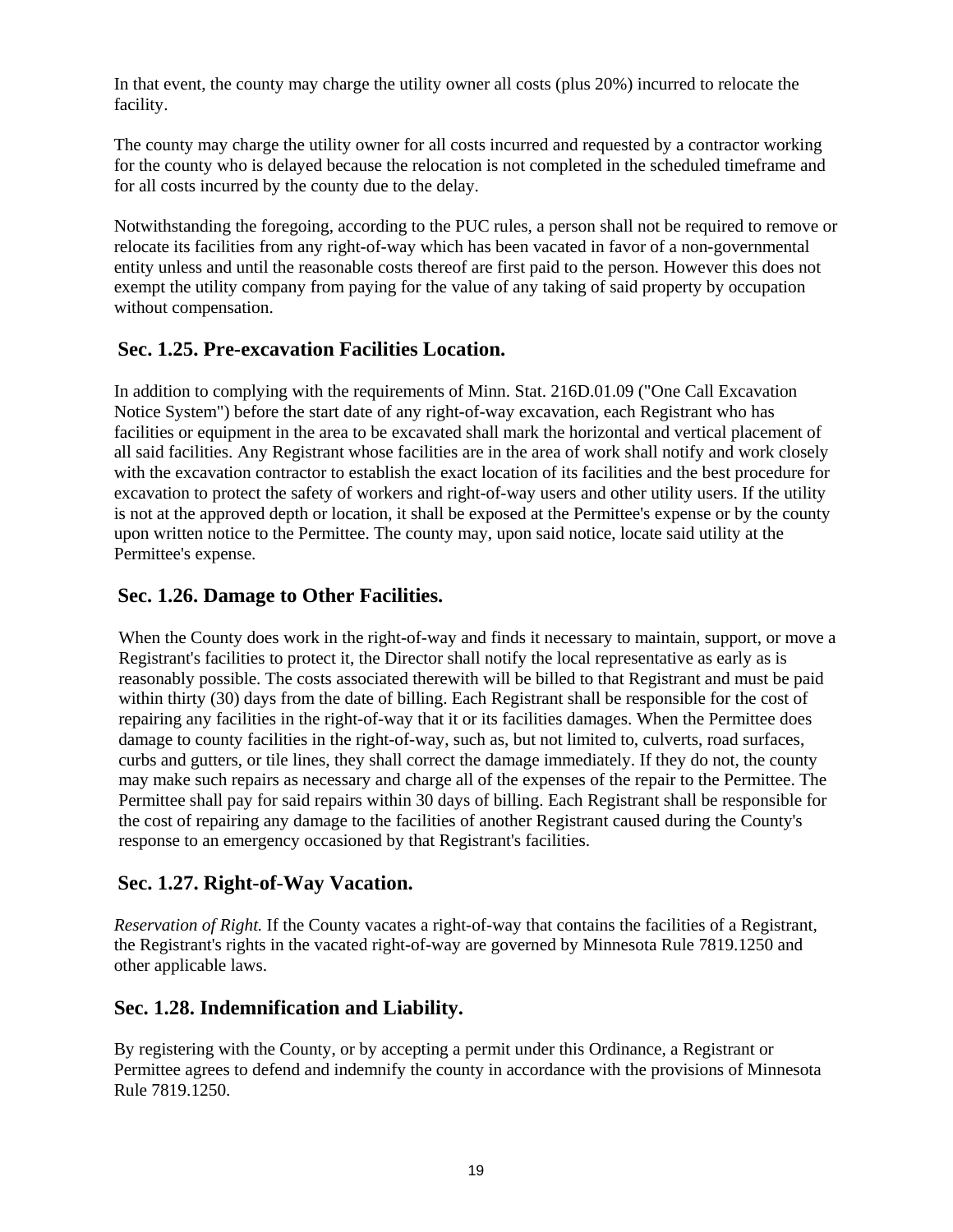All permits are granted subject to the ownership rights the County may have in the property involved and to the extent that state, federal local laws, rules and regulations allow and said permit is subject to all such laws and rules.

## **Sec. 1.29. Abandoned or Unusable Facilities.**

*Subd. 1. Discontinued Operations.* A Registrant who has determined to discontinue all or a portion of its operations in the county must provide information satisfactory to the county that the Registrant's obligations for its facilities in the right-of-way under this Ordinance have been lawfully assumed by another Registrant.

*Subd. 2 Removal.* Any Registrant who has abandoned or unusable facilities in any right-of-way shall remove it from that right-of-way if required in conjunction with other right-of-way repair, excavation, or construction, unless the county waives this requirement.

#### **Sec. 1.30. Appeal.**

a) A right-of-way user that: (1) has been denied registration; (2) has been denied a permit; (3) has had permit revoked; or (4) believes that the fees imposed are invalid, may have the denial, revocation, or fee imposition reviewed, upon written request, by the County Board. The County Board shall act on a timely written request at its next regularly scheduled meeting. A decision by the County Board on the denial, revocation, or fee imposition will be in writing and supported by written findings establishing the reasonableness of their decision.

#### **Sec. 1.31. Reservation of Regulatory and Police Powers.**

A Permittee's or Registrant's rights are subject to the regulatory and police powers of the County to adopt and enforce general ordinances necessary to protect the health, safety and welfare of the public.

#### **Sec. 1.32. Severability.**

If any portion of this Ordinance is for any reason held invalid by any court of competent jurisdiction, such portion shall be deemed a separate, distinct, and independent provision and such holding shall not affect the validity of the remaining portions thereof. Nothing in this Ordinance precludes the County from requiring a franchise agreement with the applicant, as allowed by law, in addition to requirements set forth herein.

#### **Sec. 1.33. Penalty for Violation,**

*Subd. 1. Violations.* The violation of any provision of this Ordinance or the violation of the conditions or provisions of any permit issued pursuant to this Ordinance shall be a misdemeanor, and upon conviction thereof, the violator shall be subject to a fine of not more than seven hundred dollars (\$700) or imprisonment for a term not to exceed ninety (90) days or both, plus in either case, the cost of prosecution.

*Subd. 2. Civil Penalty.* The director may also impose a civil penalty for each violation of this Ordinance of \$500 per occurrence per day.

*Subd. 3. Separate Offense.* Unless otherwise provided, each act of violation and every day on which such violation occurs shall constitute a separate offense.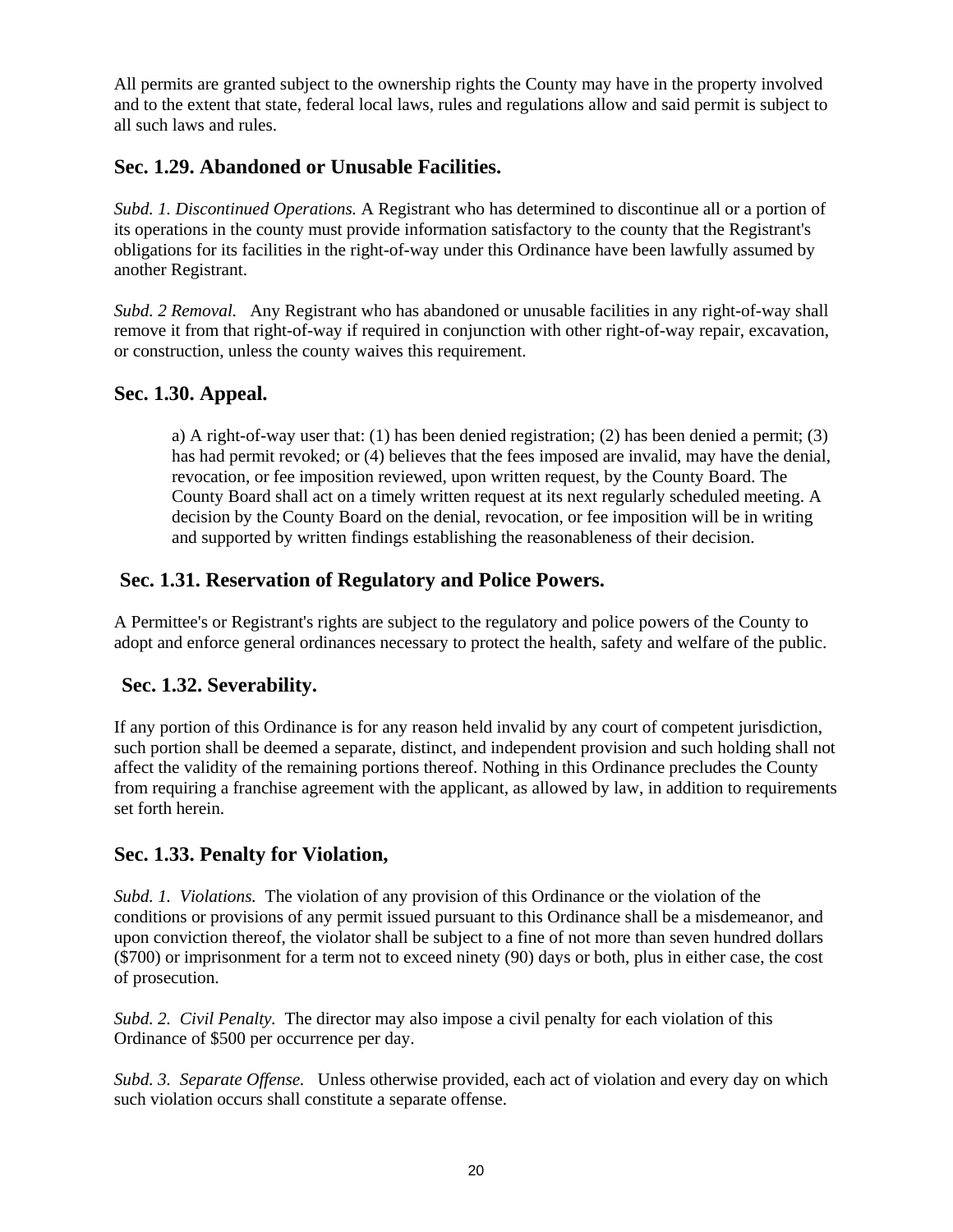# *Passed by the Morrison County Board of Commissioners*

This \_\_\_\_\_\_\_\_\_\_\_\_\_ day of \_\_\_\_\_\_\_\_\_\_\_\_\_\_\_\_\_\_\_\_\_\_\_\_\_\_\_\_\_\_\_\_\_\_\_, 2000.

Chairman: \_\_\_\_\_\_\_\_\_\_\_\_\_\_\_\_\_\_\_\_\_\_\_\_\_\_\_\_\_\_\_\_\_\_\_\_\_\_\_

Morrison County Board of Commissioners

ATTEST: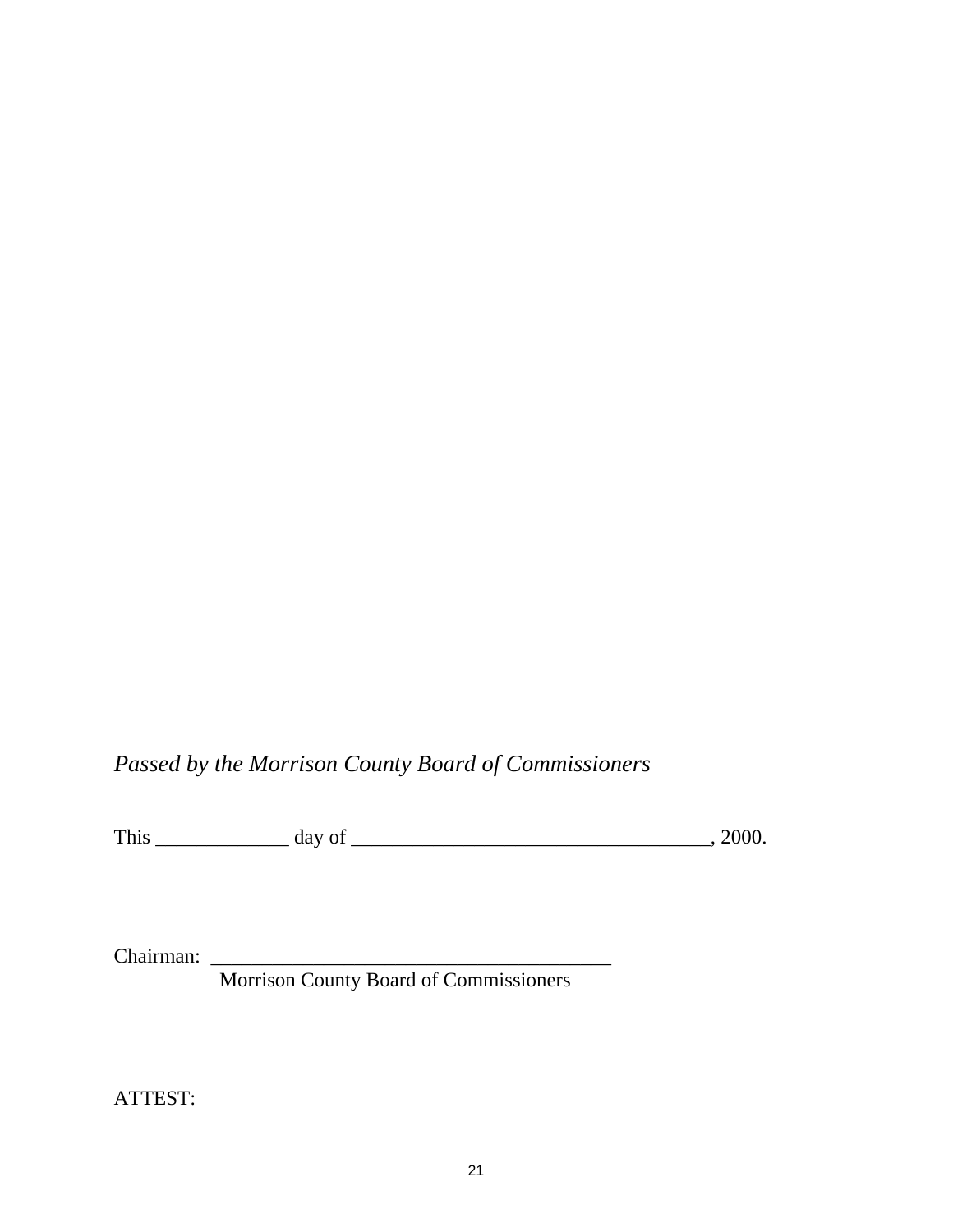County Coordinator:

Morrison County

# APPROVED AS TO FORM AND EXECUTION:

County Attorney:

Morrison County

# **R E S O L U T I O N**

#### RIGHT OF WAY FEE SCHEDULE

**WHEREAS;** the Morrison County Board of Commissioners have the responsibility to maintain the right-of-ways under their jurisdiction in a state of good repair and free of unnecessary encumbrances, and

**WHEREAS;** the Morrison County Board of Commissioners have elected to manage the right-of-ways under their jurisdiction**,** and

**WHEREAS;** the Morrison County Board of Commissioners held a Public Hearing on the Morrison County Ordinance for the Management of Public Right-of-Ways on April 18, 2000, and

**WHEREAS;** said Ordinance calls for the establishment of fees related to right-of-way Management.

**NOW THEREFORE;** the Morrison County Board of Commissioners do establish the following right-of-way management fees:

| 1. Registration Fee       | \$30.00                                      |
|---------------------------|----------------------------------------------|
| 2. Excavation Permit Fee  | \$35.00 (plus .035 cents per foot of trench) |
| 3. Obstruction Permit Fee | \$35.00 (plus .035 cents per foot)           |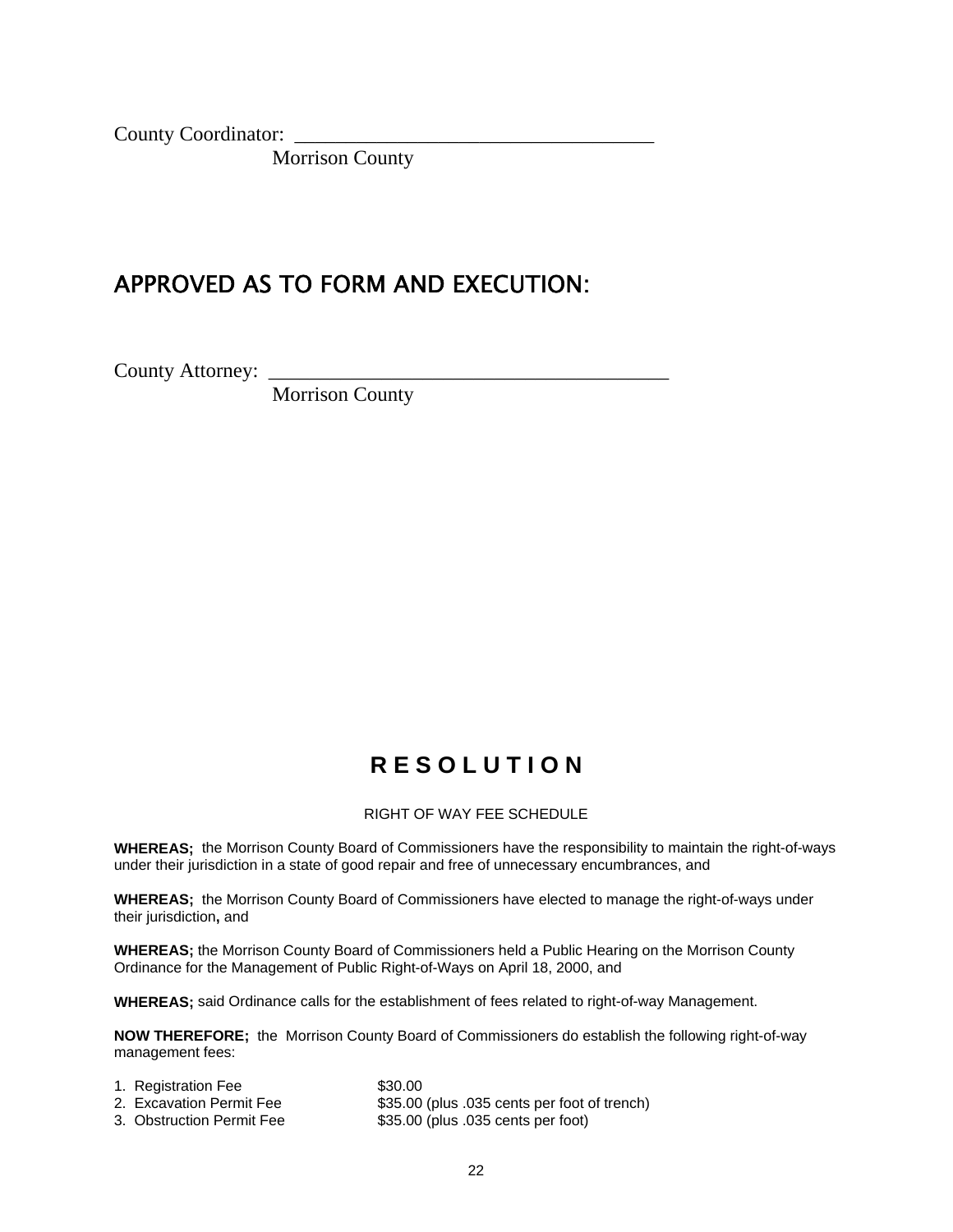| 4. Permit Extension Fee | \$40.00         |
|-------------------------|-----------------|
| 5. Delay Penalty        | \$30.00 per day |

Municipalities of Morrison County must register but shall be exempt from the fees.

Dated this \_\_\_\_\_\_\_\_\_\_\_\_\_ day of \_\_\_\_\_\_\_\_\_\_\_\_\_\_\_\_\_\_, 2000.

\_\_\_\_\_\_\_\_\_\_\_\_\_\_\_\_\_\_\_\_\_\_\_\_\_\_\_\_\_\_\_\_\_\_\_ Chairman, Board of Commissioners County of Morrison State of Minnesota

in the contract of the contract of the contract of the Seal Seal of the Seal of the Seal of the Seal

# **ATTEST:**

Clerk, Board of Commissioners County of Morrison State of Minnesota

\_\_\_\_\_\_\_\_\_\_\_\_\_\_\_\_\_\_\_\_\_\_\_\_\_\_\_\_\_\_\_\_\_\_\_